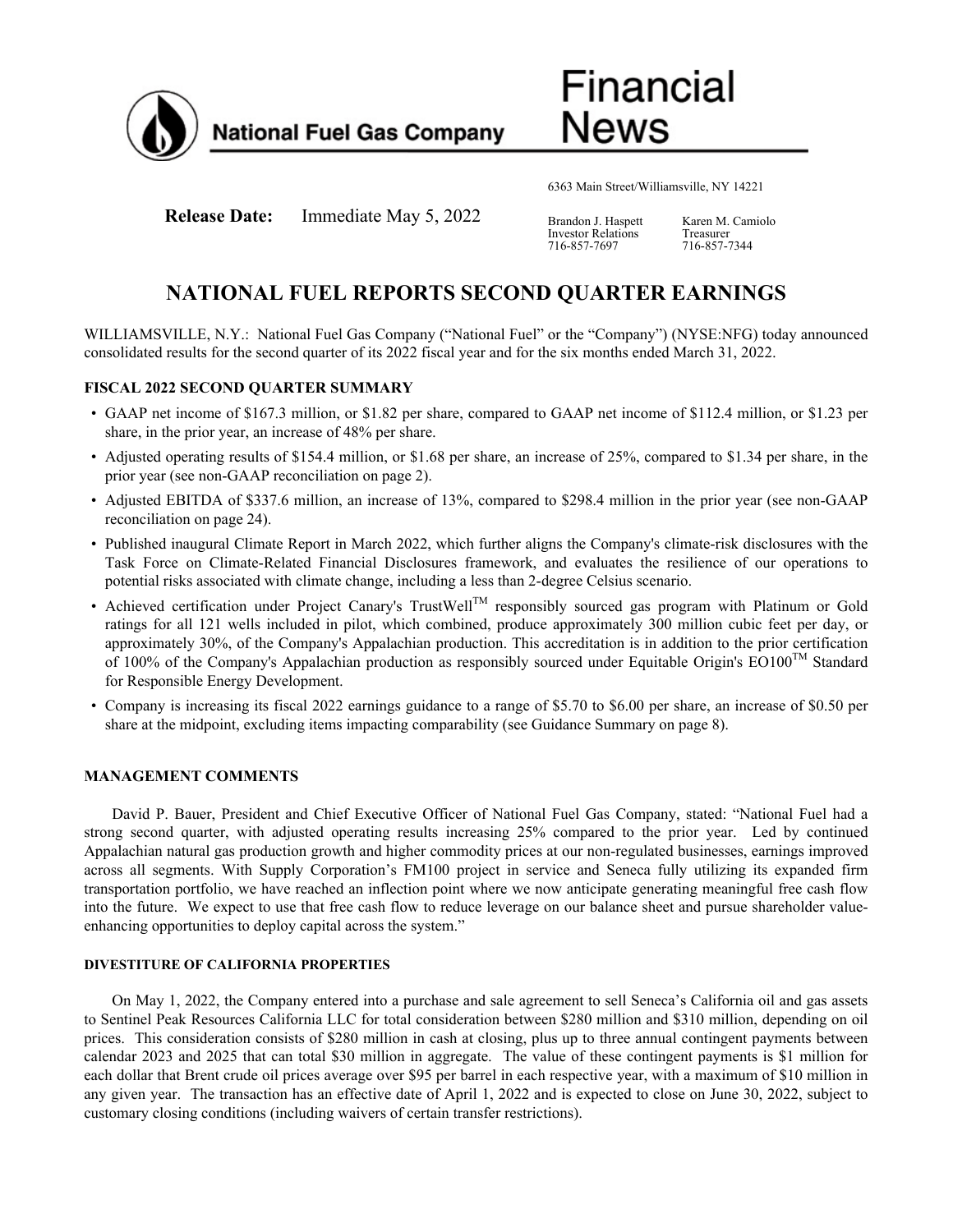## Page 2.

Mr. Bauer added: "Our California operations and the team supporting them have been a terrific asset to Seneca over the three-plus decades that we have owned them, generating substantial free cash that supported our significant investment in the Appalachian Basin. However, given the strength of commodity prices, and the continued growth of Seneca's Appalachian position, the timing was right to pursue a sale. Proceeds from this transaction will help accelerate our deleveraging efforts and provide us additional financial flexibility in the near-term."

Kirkland & Ellis LLP served as the legal advisor to National Fuel. Lazard Capital served as financial advisor in connection with the transaction.

### **RECONCILIATION OF GAAP EARNINGS TO ADJUSTED OPERATING RESULTS**

|                                                                                 |    | <b>Three Months Ended</b> |              | <b>Six Months Ended</b> |              |           |              |          |
|---------------------------------------------------------------------------------|----|---------------------------|--------------|-------------------------|--------------|-----------|--------------|----------|
|                                                                                 |    | March 31,                 |              |                         |              | March 31, |              |          |
| (in thousands except per share amounts)                                         |    | 2022                      |              | 2021                    |              | 2022      |              | 2021     |
| <b>Reported GAAP Earnings</b>                                                   | \$ | 167,328                   | <sup>S</sup> | 112,436                 | $\mathbb{S}$ | 299,720   | <sup>S</sup> | 190,210  |
| Items impacting comparability:                                                  |    |                           |              |                         |              |           |              |          |
| Reduction of other post-retirement regulatory liability (Utility)               |    | (18, 533)                 |              |                         |              | (18, 533) |              |          |
| Tax impact of reduction of other post-retirement regulatory liability           |    | 3,892                     |              |                         |              | 3,892     |              |          |
| Impairment of oil and gas properties (E&P)                                      |    |                           |              |                         |              |           |              | 76,152   |
| Tax impact of impairment of oil and gas properties                              |    |                           |              |                         |              |           |              | (20,980) |
| Gain on sale of timber properties (Corporate / All Other)                       |    |                           |              |                         |              |           |              | (51,066) |
| Tax impact of gain on sale of timber properties                                 |    |                           |              |                         |              |           |              | 14,069   |
| Premium paid on early redemption of debt                                        |    |                           |              | 15,715                  |              |           |              | 15,715   |
| Tax impact of premium paid on early redemption of debt                          |    |                           |              | (4,321)                 |              |           |              | (4,321)  |
| Unrealized (gain) loss on other investments (Corporate / All Other)             |    | 2,170                     |              | (848)                   |              | 6,659     |              | 450      |
| Tax impact of unrealized (gain) loss on other investments                       |    | (456)                     |              | 178                     |              | (1,398)   |              | (94)     |
| <b>Adjusted Operating Results</b>                                               | S. | 154,401                   |              | 123,160                 | S            | 290,340   | S.           | 220,135  |
| <b>Reported GAAP Earnings Per Share</b>                                         | \$ | 1.82                      | -S           | 1.23                    | S            | 3.26      | S            | 2.08     |
| Items impacting comparability:                                                  |    |                           |              |                         |              |           |              |          |
| Reduction of other post-retirement regulatory liability, net of tax (Utility)   |    | (0.16)                    |              |                         |              | (0.16)    |              |          |
| Impairment of oil and gas properties, net of tax (E&P)                          |    |                           |              |                         |              |           |              | 0.60     |
| Gain on sale of timber properties, net of tax (Corporate / All Other)           |    |                           |              |                         |              |           |              | (0.40)   |
| Premium paid on early redemption of debt, net of tax                            |    |                           |              | 0.12                    |              |           |              | 0.12     |
| Unrealized (gain) loss on other investments, net of tax (Corporate / All Other) |    | 0.02                      |              | (0.01)                  |              | 0.05      |              |          |
| <b>Adjusted Operating Results Per Share</b>                                     |    | 1.68                      |              | 1.34                    | \$           | 3.15      | \$           | 2.40     |

### **FISCAL 2022 GUIDANCE UPDATE**

National Fuel is revising its fiscal 2022 earnings guidance range and is now projecting earnings, excluding items impacting comparability, will be within the range of \$5.70 to \$6.00 per share, an increase of \$0.50 per share from the midpoint of the Company's prior guidance range. This updated range reflects the results of the second quarter, along with updated assumptions for the balance of the year, which have been adjusted to exclude Seneca's California operations as of June 30, 2022 in conjunction with the expected closing date of its divestiture.

The Company is now assuming that NYMEX natural gas prices will average \$7.25 per MMBtu for the remainder of fiscal 2022, a \$2.75 increase per MMBtu from the \$4.50 per MMBtu assumed in the previous guidance. Additionally, the Company is now projecting that WTI oil prices will average \$100.00 per Bbl for the remainder of the year, a \$20.00 increase from the \$80.00 per Bbl assumed in the previous guidance. For guidance purposes, the Company's updated projections approximate the current NYMEX forward markets for natural gas and oil and consider the impact of local sales point differentials and new physical firm sales, transportation, and financial hedge contracts.

The Exploration and Production segment's fiscal 2022 net production is now expected to be in the range of 340 to 360 Bcfe, a 2.5 Bcfe reduction at the midpoint. However, this revised range reflects the loss of approximately 4 Bcfe of production related to the sale of Seneca's California properties. Seneca currently has firm sales contracts in place for approximately 90% of its projected remaining fiscal 2022 Appalachian production, limiting its exposure to in-basin markets. Approximately 83% of expected remaining Appalachian production is either matched by a financial hedge or was entered into at a fixed price.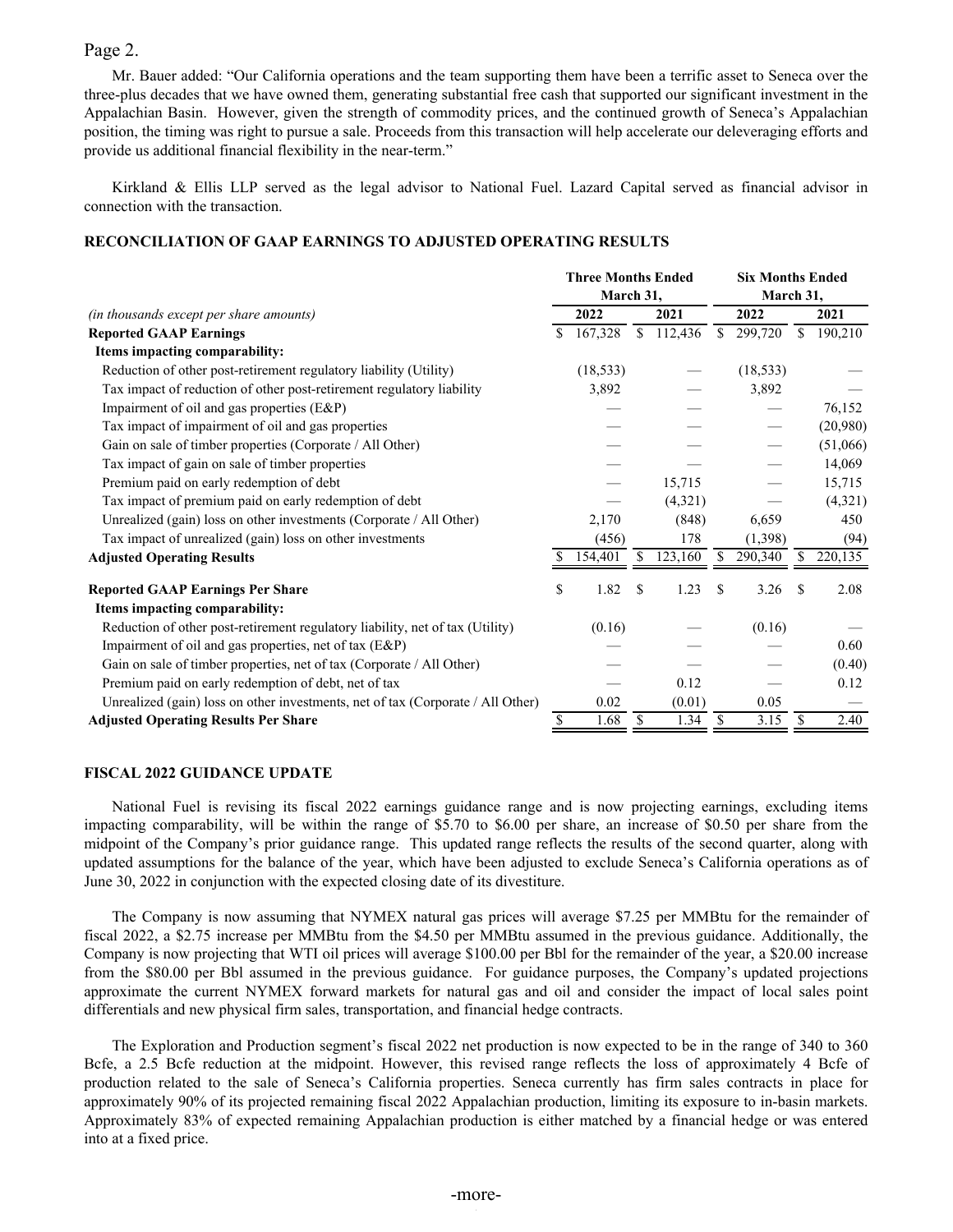## Page 3.

As a result of the expected divestiture of its California operations, Seneca has revised its unit costs to reflect the removal of higher cost oil production, when compared to its Appalachian operations. Lease Operating Expense ("LOE") has been revised lower, now expected to be within the range of \$0.78 to \$0.80 per Mcfe. Depreciation, Depletion and Amortization ("DD&A") was revised to a range of \$0.58 to \$0.60 per Mcfe. Also, General & Administrative ("G&A") expense has been reduced to a range of \$0.19 to \$0.20 per Mcfe, which excludes any potential transaction costs associated with sale of the California operations.

The Company's consolidated capital expenditures are now expected to be in the range of \$725 to \$870 million, a \$60.0 million, or 8%, increase from the midpoint of previous guidance. The \$50 million increase at the midpoint in the Exploration and Production segment is largely related to a planned acceleration of completions activity this summer, including utilizing our spot crew on two Tioga County Utica pads sooner than previously forecasted. Increased production resulting from this acceleration is expected to commence later this fiscal year and ramp up in the following quarters, maximizing production for the upcoming winter. Additionally, Seneca continues to experience modest inflation above previous expectations. Lastly, the Utility segment is expecting increased spending during the upcoming construction season as part of its ongoing modernization program focused on replacing aging infrastructure and reducing our emission profile.

Additional details on the Company's updated forecast assumptions and business segment guidance for fiscal 2022 are outlined in the table on page 8.

### **DISCUSSION OF SECOND QUARTER RESULTS BY SEGMENT**

The following earnings discussion of each operating segment for the quarter ended March 31, 2022 is summarized in a tabular form on pages 9 and 10 of this report (earnings drivers for the six months ended March 31, 2022 are summarized on pages 11 and 12). It may be helpful to refer to those tables while reviewing this discussion.

Note that management defines Adjusted Operating Results as reported GAAP earnings adjusted for items impacting comparability, and Adjusted EBITDA as reported GAAP earnings before the following items: interest expense, income taxes, depreciation, depletion and amortization, other income and deductions, impairments, and other items reflected in operating income that impact comparability.

### **Upstream Business**

### Exploration and Production Segment

The Exploration and Production segment operations are carried out by Seneca Resources Company, LLC ("Seneca"). Seneca explores for, develops and produces natural gas and oil reserves, primarily in Pennsylvania and California.

|                                                      | <b>Three Months Ended</b> |         |    |              |  |           |  |  |  |  |
|------------------------------------------------------|---------------------------|---------|----|--------------|--|-----------|--|--|--|--|
|                                                      |                           |         |    | March 31,    |  |           |  |  |  |  |
| (in thousands)                                       |                           | 2022    |    | 2021         |  | Variance  |  |  |  |  |
| <b>GAAP</b> Earnings                                 |                           | 71,121  |    | 36,822       |  | 34,299    |  |  |  |  |
| Premium paid on early redemption of debt, net of tax |                           |         |    | 10.710       |  | (10, 710) |  |  |  |  |
| <b>Adjusted Operating Results</b>                    |                           | 71.121  | -S | 47.532       |  | 23,589    |  |  |  |  |
| <b>Adjusted EBITDA</b>                               | S                         | 158,450 | S. | $127,146$ \$ |  | 31.304    |  |  |  |  |

Seneca's second quarter GAAP earnings increased \$34.3 million versus the prior year. Excluding a \$10.7 million (aftertax) loss on the early redemption of long-term debt recorded in the prior year's second quarter, Seneca's earnings increased \$23.6 million primarily due to higher realized natural gas and crude oil prices and higher natural gas production, as well as higher other operating revenues and lower interest expense, partially offset by higher operating expenses.

Seneca produced 87.1 Bcfe during the second quarter, an increase of 1.9 Bcfe, or 2%, from the prior year. This is a result of a 2.1 Bcf increase in natural gas production primarily due to growth from Seneca's two-rig development program in Appalachia. Seneca's crude oil production in California decreased 39 MBbls, or 7%, versus the prior year due to natural production declines.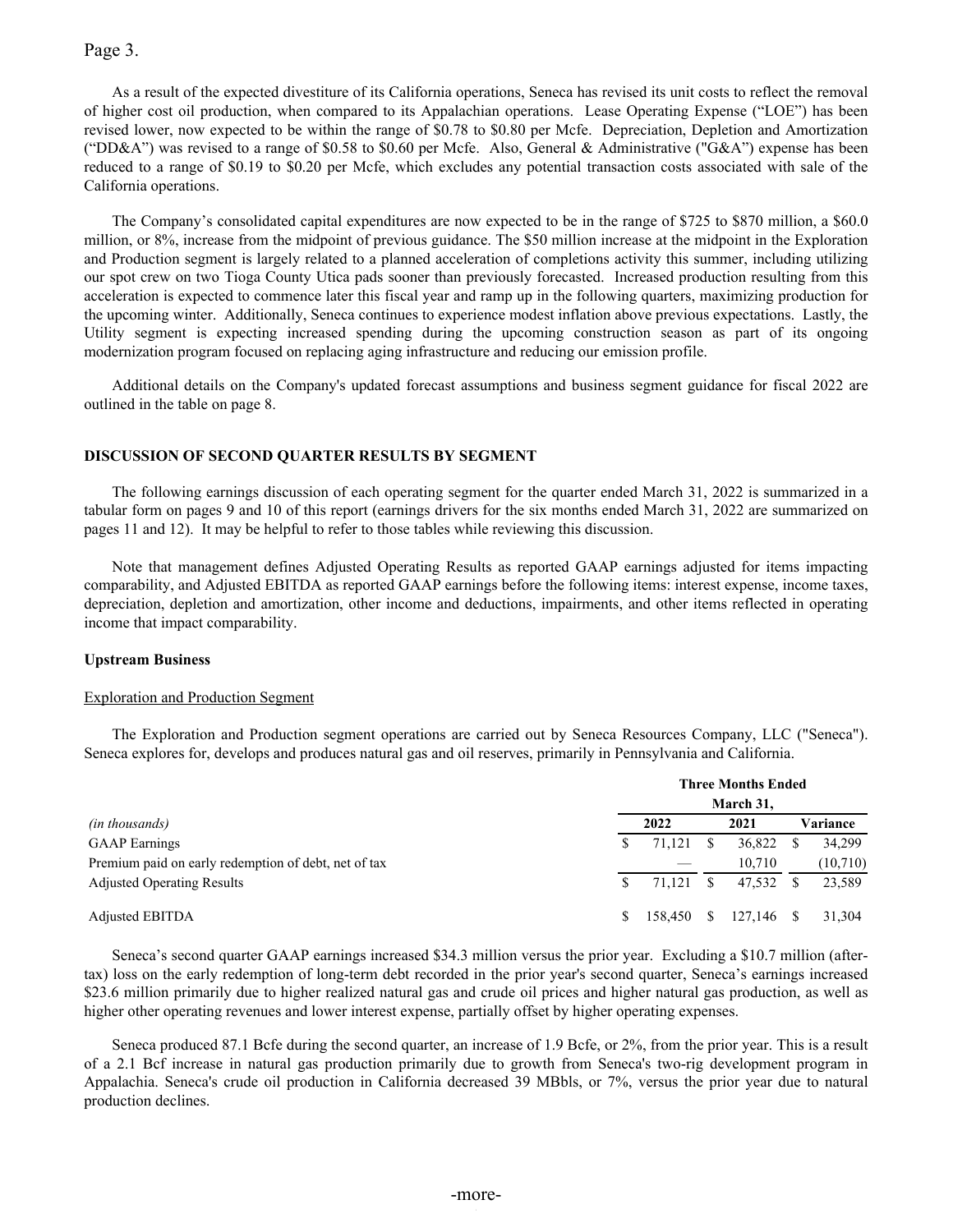### Page 4.

Seneca's average realized natural gas price, after the impact of hedging and transportation costs, was \$2.60 per Mcf, an increase of \$0.32 per Mcf from the prior year. This increase was primarily due to higher NYMEX prices and higher spot prices at local sales points in Pennsylvania. Seneca's average realized oil price, after the impact of hedging, was \$70.45 per Bbl, an increase of \$13.34 per Bbl compared to the prior year.

Seneca's increase in other operating revenues of \$4.7 million was primarily attributable to a temporary release of capacity on Leidy South through March 2022.

Lease operating and transportation ("LOE") expense increased \$5.5 million primarily due to higher steam fuel costs as a result of higher natural gas prices, along with higher well repairs and workover activity in California. Depreciation, depletion and amortization ("DD&A") expense increased \$4.4 million due to higher natural gas production and a higher per unit DD&A rate, which was driven by an increase in capitalized costs in Seneca's full cost pool. Seneca's other operating expenses increased \$2.1 million due primarily to higher consulting and technology-related expenses, and an increase in operating costs from additional water treatment plants acquired in September 2021. As a result of the recent increase in natural gas prices, other taxes increased \$2.4 million primarily due to a higher expected Impact Fee in Pennsylvania (the Impact Fees are calculated annually based on calendar year NYMEX natural gas prices).

Excluding the premium paid on the early redemption of debt noted above, interest expense decreased \$3.2 million due primarily to a decrease in outstanding principal balances associated with Seneca's long-term intercompany borrowings coupled with a lower weighted average interest rate as a result of the Company's issuance of a 2.95% coupon 10-year note in February 2021, which re-financed a 4.9% coupon 10-year note that was redeemed in March 2021.

#### **Midstream Businesses**

#### Pipeline and Storage Segment

The Pipeline and Storage segment's operations are carried out by National Fuel Gas Supply Corporation ("Supply Corporation") and Empire Pipeline, Inc. ("Empire"). The Pipeline and Storage segment provides natural gas transportation and storage services to affiliated and non-affiliated companies through an integrated system of pipelines and underground natural gas storage fields in western New York and Pennsylvania.

|                       |              | <b>Three Months Ended</b> |  |                     |  |          |  |  |  |  |  |  |  |  |
|-----------------------|--------------|---------------------------|--|---------------------|--|----------|--|--|--|--|--|--|--|--|
|                       |              |                           |  | March 31,           |  |          |  |  |  |  |  |  |  |  |
| <i>(in thousands)</i> |              | 2022                      |  | 2021                |  | Variance |  |  |  |  |  |  |  |  |
| <b>GAAP</b> Earnings  | S.           |                           |  | 25,470 \$ 24,928 \$ |  | 542      |  |  |  |  |  |  |  |  |
| Adjusted EBITDA       | <sup>S</sup> |                           |  | 61,371 \$ 58,570 \$ |  | 2,801    |  |  |  |  |  |  |  |  |

The Pipeline and Storage segment's second quarter GAAP earnings increased \$0.5 million versus the prior year primarily due to an increase in operating revenues, partially offset by higher operation and maintenance ("O&M") expense and higher DD&A expense. The increase in operating revenues of \$8.7 million was primarily attributable to higher transportation revenues from new demand charges for service on the expansion component of Supply Corporation's FM100 Project, which was placed in service in December 2021. O&M expense increased \$4.7 million primarily due to the nonrecurrence of a \$3.9 million favorable adjustment to the reserve for project development costs recorded in last year's second quarter. Higher pipeline integrity and vehicle fuel costs also contributed to the increase in O&M expense. The increase in DD&A expense of \$1.6 million was primarily attributable to incremental depreciation expense from the FM100 Project.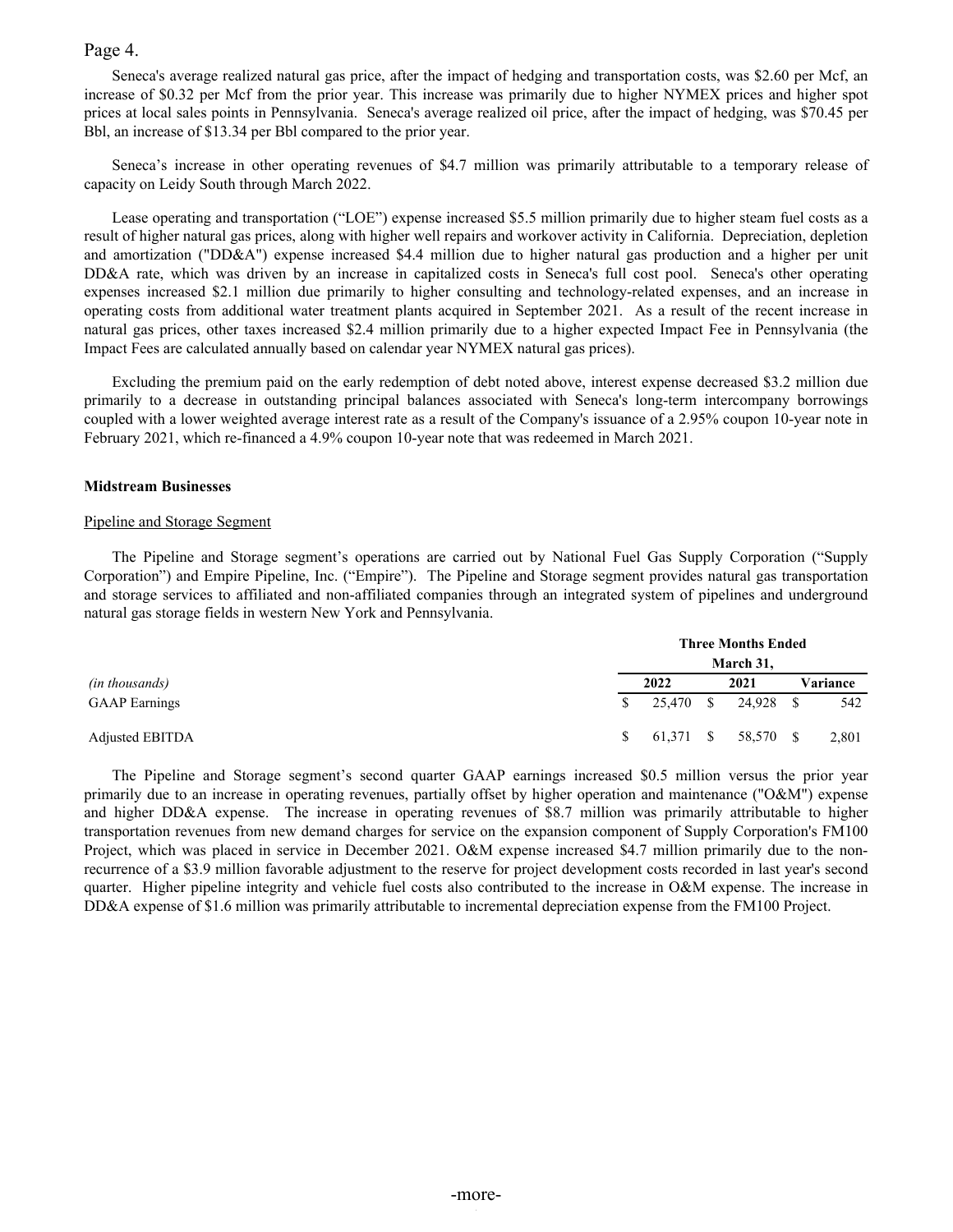## Gathering Segment Page 5.

The Gathering segment's operations are carried out by National Fuel Gas Midstream Company, LLC's limited liability companies. The Gathering segment constructs, owns and operates natural gas gathering pipelines and compression facilities in the Appalachian region, which primarily delivers Seneca's gross Appalachian production to the interstate pipeline system.

|                                                      |   |        | <b>Three Months Ended</b> |      |          |
|------------------------------------------------------|---|--------|---------------------------|------|----------|
|                                                      |   |        | March 31,                 |      |          |
| <i>(in thousands)</i>                                |   | 2022   | 2021                      |      | Variance |
| <b>GAAP</b> Earnings                                 | S | 22,092 | 20,700                    |      | 1,392    |
| Premium paid on early redemption of debt, net of tax |   |        | 684                       |      | (684)    |
| <b>Adjusted Operating Results</b>                    |   | 22,092 | 21.384                    | - \$ | 708      |
| <b>Adjusted EBITDA</b>                               |   | 43.056 | 41.424                    |      | 1.632    |

The Gathering segment's second quarter GAAP earnings increased \$1.4 million versus the prior year. Excluding a \$0.7 million (after-tax) loss on the early redemption of long-term debt recorded in the prior year's second quarter, the Gathering segment's earnings increased \$0.7 million. The earnings increase was primarily driven by higher operating revenues, which was partially offset by higher O&M expense. Operating revenues increased \$2.3 million, or 5%, primarily driven by an 8.6 Bcf increase in gathered volumes for a non-affiliated natural gas producer in Appalachia. The increase in O&M expense of \$0.7 million was primarily due to higher compressor station operating and preventative maintenance activity during the quarter.

### **Downstream Business**

### Utility Segment

The Utility segment operations are carried out by National Fuel Gas Distribution Corporation ("Distribution"), which sells or transports natural gas to customers located in western New York and northwestern Pennsylvania.

|                                                                     |           | <b>Three Months Ended</b> |           |
|---------------------------------------------------------------------|-----------|---------------------------|-----------|
|                                                                     |           | March 31,                 |           |
| <i>(in thousands)</i>                                               | 2022      | 2021                      | Variance  |
| <b>GAAP</b> Earnings                                                | 53,048    | 32.044                    | 21,004    |
| Reduction of other post-retirement regulatory liability, net of tax | (14, 641) |                           | (14, 641) |
| <b>Adjusted Operating Results</b>                                   | 38.407    | 32.044                    | 6,363     |
| Adjusted EBITDA                                                     | 77.529    | 73.885                    | 3,644     |

The Utility segment's second quarter GAAP earnings increased \$21.0 million versus the prior year. In February 2022, the Pennsylvania Public Utilities Commission concluded a regulatory proceeding that addressed Distribution's recovery of other post-employment benefit ("OPEB") expenses. As a result of that proceeding, Distribution recorded an adjustment to an OPEB-related regulatory liability that benefitted earnings by \$18.5 million (\$14.6 million after-tax) and agreed to reduce its base rates in Pennsylvania to eliminate the recovery of OPEB expenses effective October 1, 2021.

Excluding the impact of the reduction in the OPEB regulatory liability, the Utility segment's second quarter earnings increased \$6.4 million primarily due to higher customer margin (operating revenues less purchased gas sold) and a decrease in non-service post-retirement benefit costs recorded in other income (deductions). The increase in customer margin was due primarily to increased customer usage, largely attributable to colder weather in Distribution's Pennsylvania territory (Pennsylvania was 8% colder on average than last year), combined with higher revenues from the Company's system modernization tracking mechanism in its New York service territory. These factors were partially offset by the aforementioned reduction in base rates in Pennsylvania. The impact of weather variations on earnings in Distribution's New York service territory is largely mitigated by that jurisdiction's weather normalization clause. With the elimination of OPEB expenses in customer rates, there was a decrease in non-service post-retirement benefit costs recorded in other income (deductions). Distribution's Pennsylvania service territory recognized OPEB income during the second quarter of fiscal 2022 whereas in the prior year's second quarter it recognized OPEB expenses to match against the OPEB amounts collected in base rates.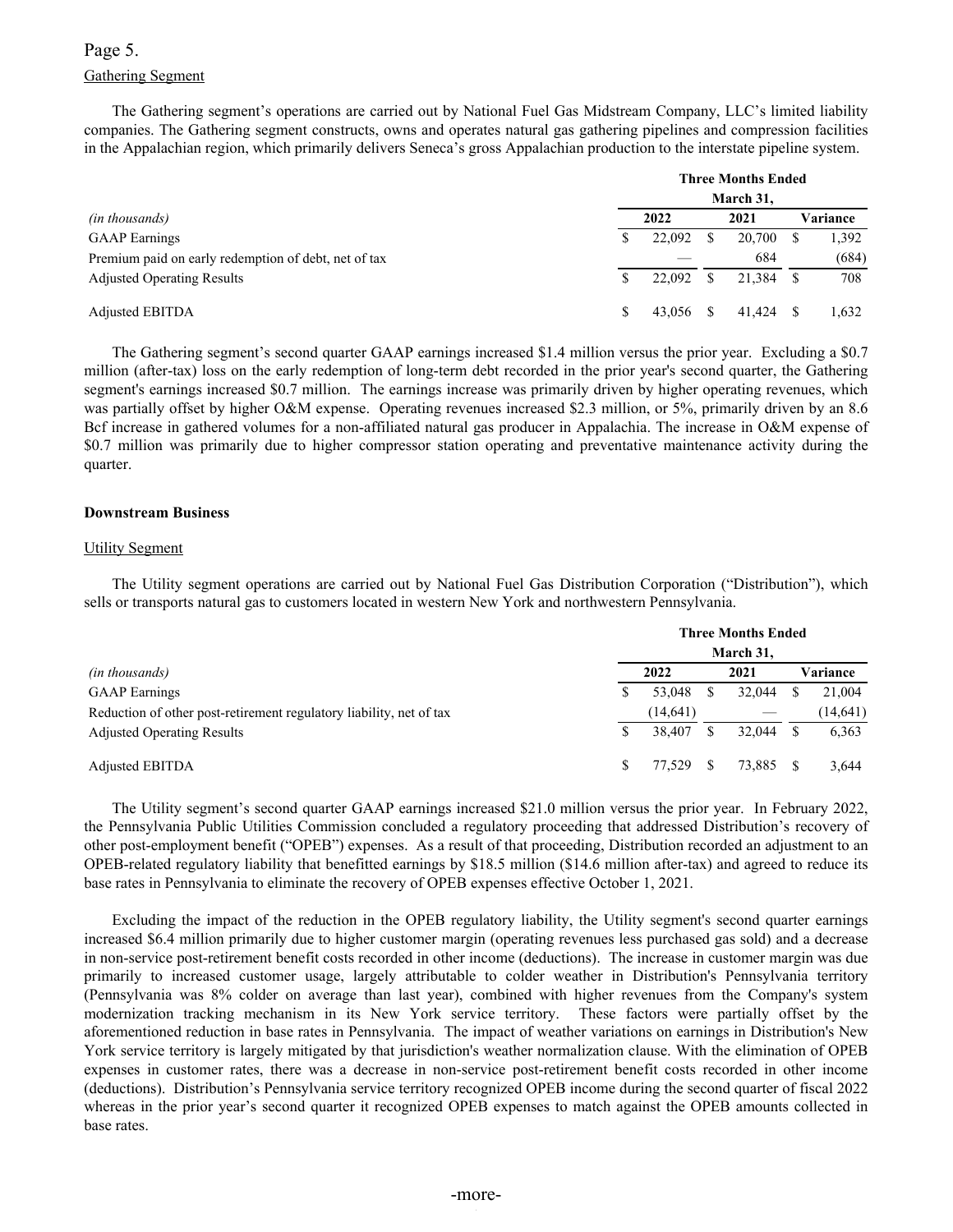Page 6.

### Corporate and All Other

The Company's operations that are included in Corporate and All Other generated a combined net loss of \$4.4 million in the current year second quarter, which was a \$2.3 million higher than the combined net loss of \$2.1 million in the prior-year second quarter. The increase in net loss was primarily driven by unrealized losses on investment securities recognized in the current quarter compared to unrealized gains on investment securities in the prior-year second quarter.

### **EARNINGS TELECONFERENCE**

The Company will host a conference call on Friday, May 6, 2022, at 11 a.m. Eastern Time to discuss this announcement. Pre-registration is required to access the teleconference by phone in a listen-only mode by following this link: http:// [www.directeventreg.com/registration/event/4564187](http://www.directeventreg.com/registration/event/4564187). To access the webcast, visit the Events Calendar under the News & Events page on the NFG Investor Relations website at [investor.nationalfuelgas.com.](https://investor.nationalfuelgas.com/news-and-events/events-calendar/default.aspx) A replay of the conference call will be available approximately two hours following the teleconference at the same website link and by phone at 416-621-4642 or 800-585-8367 using conference ID number "4564187". Both the webcast and conference call replay will be available until the close of business on Friday, May 13, 2022.

National Fuel is an integrated energy company reporting financial results for four operating segments: Exploration and Production, Pipeline and Storage, Gathering, and Utility. Additional information about National Fuel is available at www.nationalfuelgas.com.

| <b>Analyst Contact:</b> | <b>Brandon J. Haspett</b> | 716-857-7697 |
|-------------------------|---------------------------|--------------|
| <b>Media Contact:</b>   | Karen L. Merkel           | 716-857-7654 |

Certain statements contained herein, including statements identified by the use of the words "anticipates," "estimates," "expects," "forecasts," "intends," "plans," "predicts," "projects," "believes," "seeks," "will," "may" and similar expressions, and statements which are other than statements of historical facts, are "forward-looking statements" as defined by the Private Securities Litigation Reform Act of 1995. Forward-looking statements involve risks and uncertainties, which could cause actual results or outcomes to differ materially from those expressed in the forward-looking statements. The Company's expectations, beliefs and projections contained herein are expressed in good faith and are believed to have a reasonable basis, but there can be no assurance that such expectations, beliefs or projections will result or be achieved or accomplished. In addition to other factors, the following are important factors that could cause actual results to differ materially from those discussed in the forward-looking statements: changes in laws, regulations or judicial interpretations to which the Company is subject, including those involving derivatives, taxes, safety, employment, climate change, other environmental matters, real property, and exploration and production activities such as hydraulic fracturing; governmental/regulatory actions, initiatives and proceedings, including those involving rate cases (which address, among other things, target rates of return, rate design, retained natural gas and system modernization), environmental/safety requirements, affiliate relationships, industry structure, and franchise renewal; the Company's ability to estimate accurately the time and resources necessary to meet emissions targets; governmental/regulatory actions and/or market pressures to reduce or eliminate reliance on natural gas; the length and severity of the ongoing COVID-19 pandemic, including its impacts across our businesses on demand, operations, global supply chains and liquidity; changes in economic conditions, including inflationary pressures and global, national or regional recessions, and their effect on the demand for, and customers' ability to pay for, the Company's products and services; changes in the price of natural gas or oil; the creditworthiness or performance of the Company's key suppliers, customers and counterparties; financial and economic conditions, including the availability of credit, and occurrences affecting the Company's ability to obtain financing on acceptable terms for working capital, capital expenditures and other investments, including any downgrades in the Company's credit ratings and changes in interest rates and other capital market conditions; impairments under the SEC's full cost ceiling test for natural gas and oil reserves; increased costs or delays or changes in plans with respect to Company projects or related projects of other companies, including disruptions due to the COVID-19 pandemic, as well as difficulties or delays in obtaining necessary governmental approvals, permits or orders or in obtaining the cooperation of interconnecting facility operators; the Company's ability to complete planned strategic transactions; the Company's ability to successfully integrate acquired assets and achieve expected cost synergies; changes in price differentials between similar quantities of natural gas or oil sold at different geographic locations, and the effect of such changes on commodity production, revenues and demand for pipeline transportation capacity to or from such locations; the impact of information technology disruptions, cybersecurity or data security breaches; factors affecting the Company's ability to successfully identify, drill for and produce economically viable natural gas and oil reserves, including among others geology, lease availability, title disputes, weather conditions, shortages, delays or unavailability of equipment and services required in drilling operations, insufficient gathering, processing and transportation capacity, the need to obtain governmental approvals and permits, and compliance with environmental laws and regulations; increasing health care costs and the resulting effect on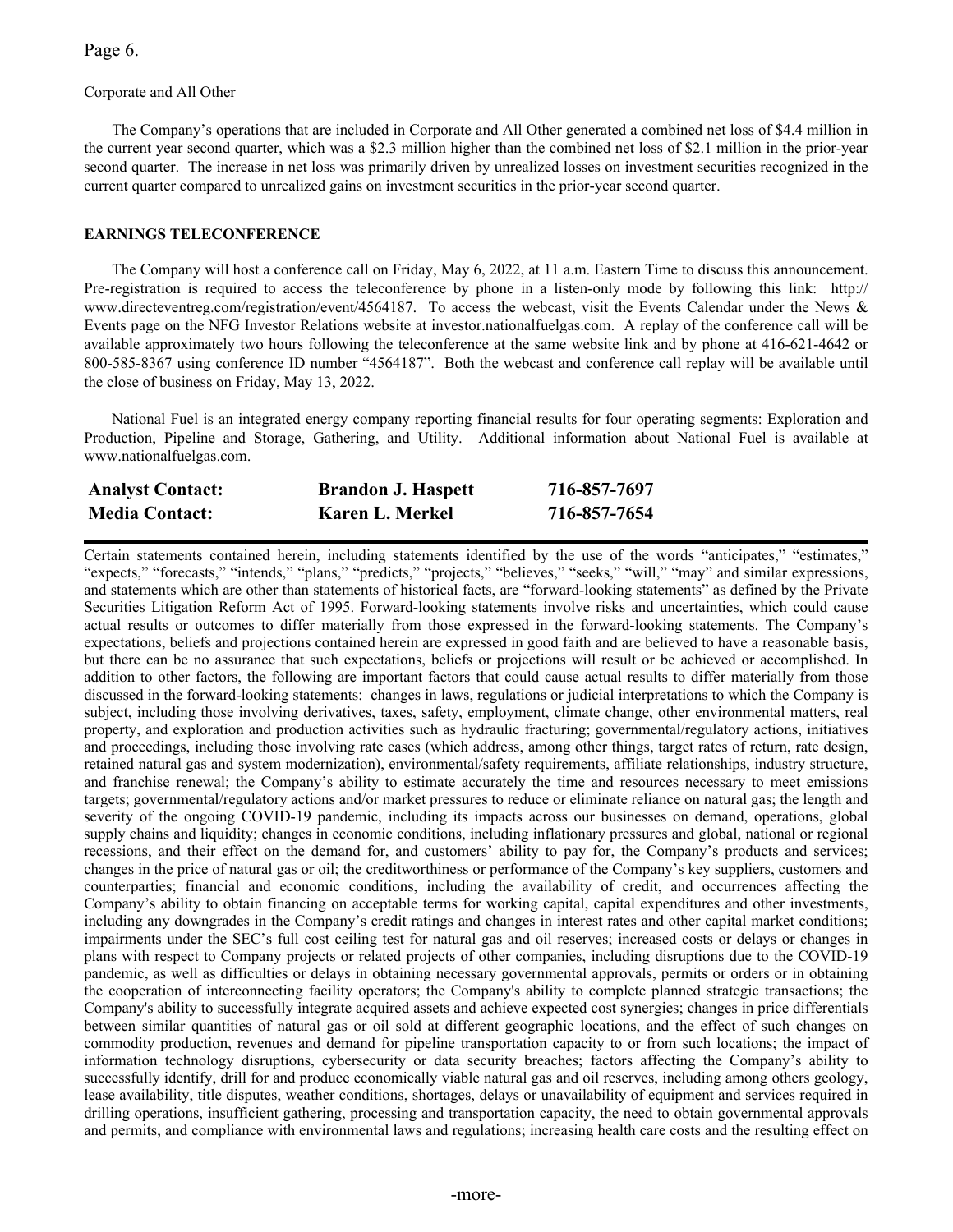## Page 7.

health insurance premiums and on the obligation to provide other post-retirement benefits; other changes in price differentials between similar quantities of natural gas or oil having different quality, heating value, hydrocarbon mix or delivery date; the cost and effects of legal and administrative claims against the Company or activist shareholder campaigns to effect changes at the Company; negotiations with the collective bargaining units representing the Company's workforce, including potential work stoppages during negotiations; uncertainty of oil and gas reserve estimates; significant differences between the Company's projected and actual production levels for natural gas or oil; changes in demographic patterns and weather conditions; changes in the availability, price or accounting treatment of derivative financial instruments; changes in laws, actuarial assumptions, the interest rate environment and the return on plan/trust assets related to the Company's pension and other post-retirement benefits, which can affect future funding obligations and costs and plan liabilities; economic disruptions or uninsured losses resulting from major accidents, fires, severe weather, natural disasters, terrorist activities or acts of war; significant differences between the Company's projected and actual capital expenditures and operating expenses; or increasing costs of insurance, changes in coverage and the ability to obtain insurance. The Company disclaims any obligation to update any forward-looking statements to reflect events or circumstances after the date thereof.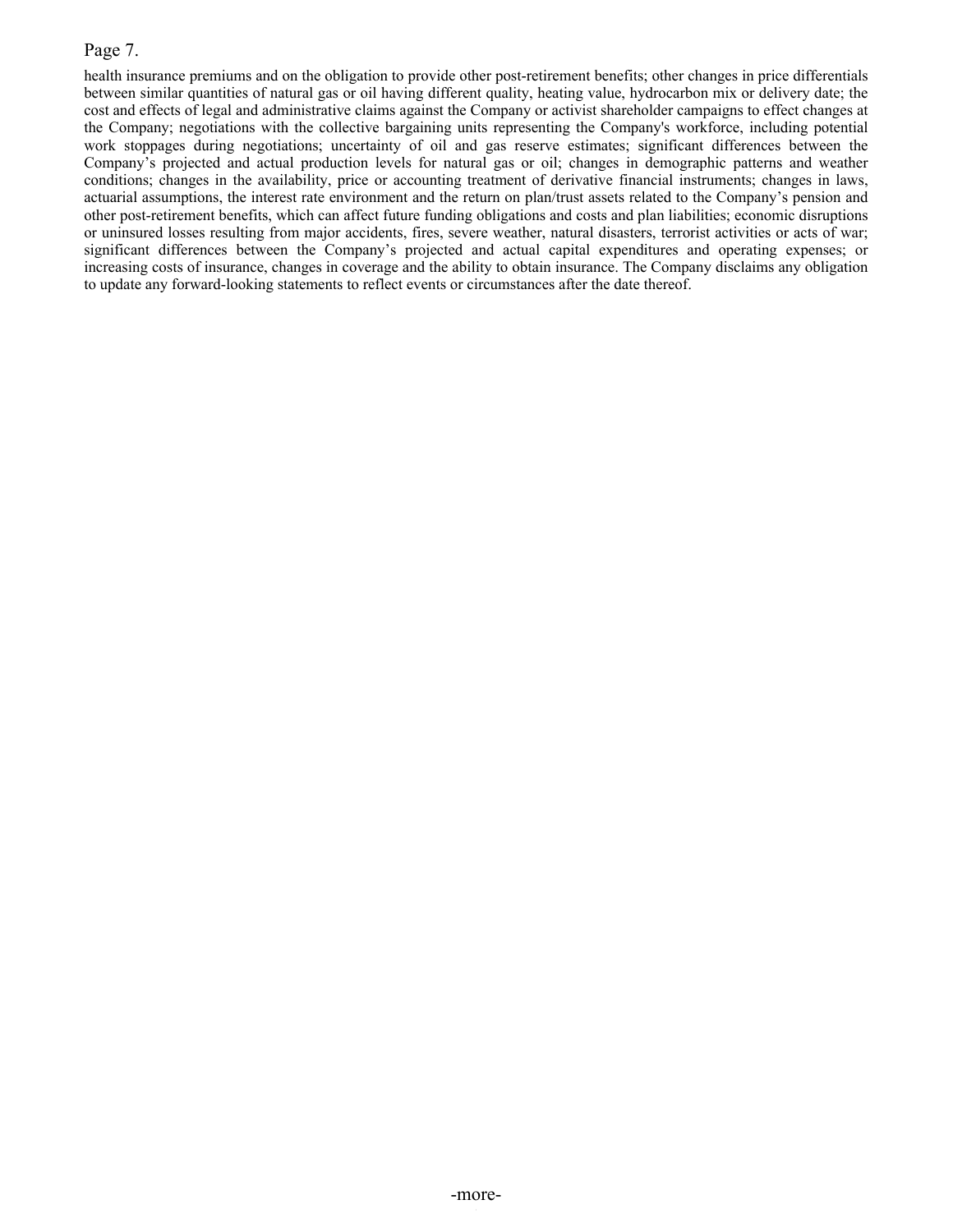### **GUIDANCE SUMMARY**

As discussed on page 2, the Company is revising its earnings guidance for fiscal 2022. Additional details on the Company's forecast assumptions and business segment guidance are outlined in the table below.

The revised earnings guidance range does not include the impact of certain items that impacted the comparability of earnings during the six months ended March 31, 2022, including: (1) the after-tax reduction of an other post-retirement regulatory liability, which increased earnings by \$0.16 per share; and (2) after-tax unrealized losses on other investments, which reduced earnings by \$0.05 per share. While the Company expects to record certain adjustments to unrealized gain or loss on investments during the six months ending September 30, 2022, the amounts of these and other potential adjustments are not reasonably determinable at this time. As such, the Company is unable to provide earnings guidance other than on a non-GAAP basis.

|                                                                                    | <b>Updated FY 2022 Guidance</b> | Previous FY 2022 Guidance |
|------------------------------------------------------------------------------------|---------------------------------|---------------------------|
| <b>Consolidated Earnings per Share, excluding items</b><br>impacting comparability | \$5.70 to \$6.00                | \$5.20 to \$5.50          |
| <b>Consolidated Effective Tax Rate</b>                                             | $~25 - 26%$                     | $~25 - 26%$               |
| <b>Capital Expenditures (Millions)</b>                                             |                                 |                           |
| <b>Exploration and Production</b>                                                  | $$475 - $550$                   | $$425 - $500$             |
| Pipeline and Storage                                                               | $$100 - $150$                   | $$100 - $150$             |
| Gathering                                                                          | $$50 - $60$                     | $$50 - $60$               |
| Utility                                                                            | $$100 - $110$                   | $$90 - $100$              |
| <b>Consolidated Capital Expenditures</b>                                           | \$725 - \$870                   | $$665 - $810$             |
| <b>Exploration &amp; Production Segment Guidance*</b>                              |                                 |                           |
| <b>Commodity Price Assumptions</b>                                                 |                                 |                           |
| NYMEX natural gas price                                                            | \$7.25 / MMBtu                  | \$4.50 / MMBtu            |
| Appalachian basin spot price                                                       | \$6.25 / MMBtu                  | \$3.65 / MMBtu            |
| NYMEX (WTI) crude oil price                                                        | \$100.00 / Bbl                  | \$80.00 / Bbl             |
| California oil price premium (% of WTI)                                            | 99%                             | 97%                       |
| <b>Production (Bcfe)</b>                                                           | 340 to 360                      | 340 to 365                |
| <b>E&amp;P Operating Costs (\$/Mcfe)</b>                                           |                                 |                           |
| <b>LOE</b>                                                                         | $$0.78 - $0.80$                 | $$0.81 - $0.84$           |
| G&A                                                                                | $$0.19 - $0.20$                 | $$0.19 - $0.21$           |
| DD&A                                                                               | $$0.58 - $0.60$                 | $$0.59 - $0.62$           |
| <b>Other Business Segment Guidance (Millions)</b>                                  |                                 |                           |
| <b>Gathering Segment Revenues</b>                                                  | $$205 - $225$                   | $$200 - $225$             |
| Pipeline and Storage Segment Revenues                                              | $$360 - $380$                   | $$360 - $380$             |

\* Commodity price assumptions are for the remaining 6 months of the fiscal year.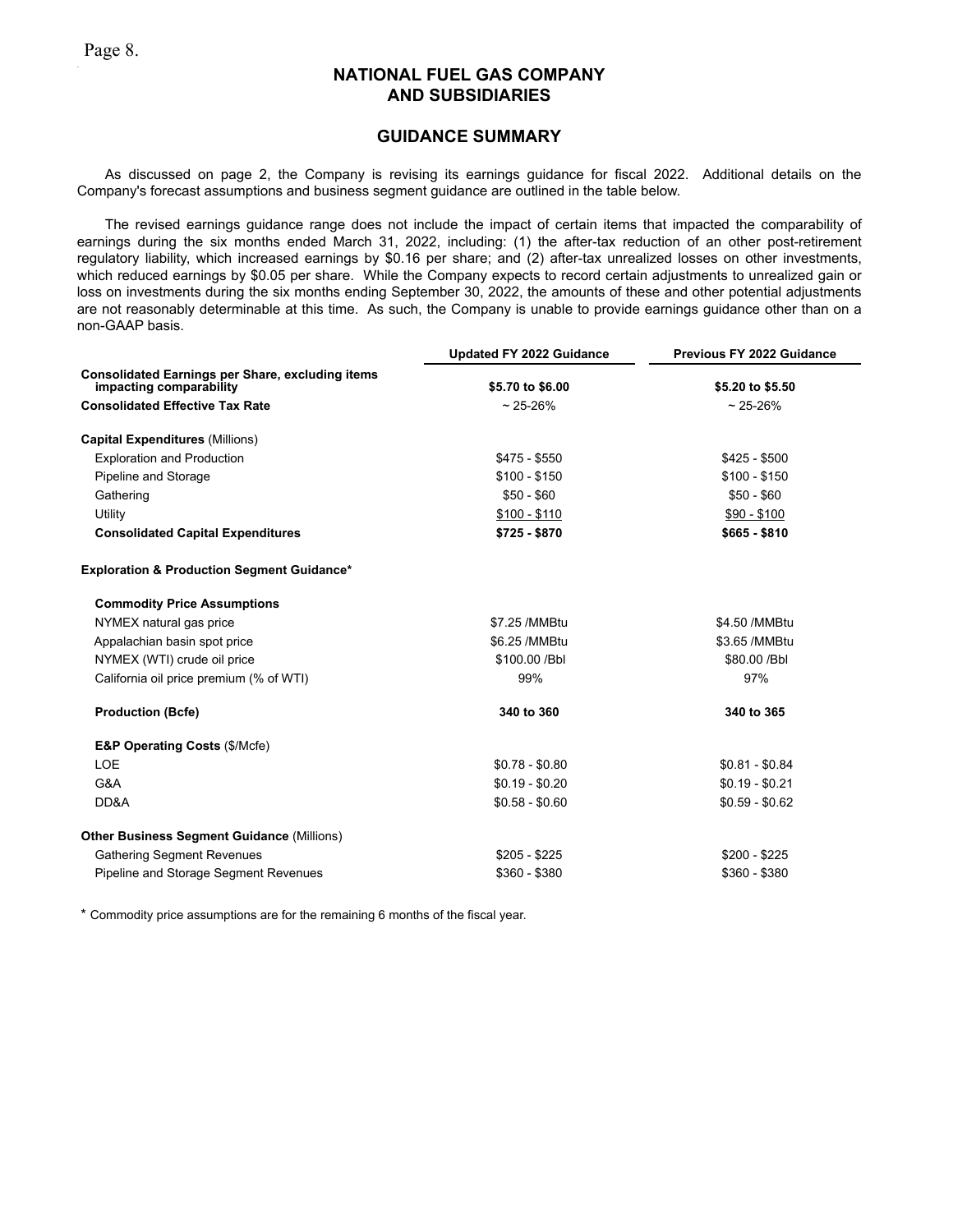## **NATIONAL FUEL GAS COMPANY RECONCILIATION OF CURRENT AND PRIOR YEAR GAAP EARNINGS QUARTER ENDED MARCH 31, 2022**

**(Unaudited)**

|                                                                       | Upstream      | Midstream |            |           |  |    | Downstream |                    |               |
|-----------------------------------------------------------------------|---------------|-----------|------------|-----------|--|----|------------|--------------------|---------------|
|                                                                       | Exploration & |           | Pipeline & |           |  |    |            | Corporate /        |               |
| (Thousands of Dollars)                                                | Production    |           | Storage    | Gathering |  |    | Utility    | All Other          | Consolidated* |
| Second quarter 2021 GAAP earnings                                     | \$<br>36,822  | \$        | 24,928     | \$20,700  |  | \$ | 32,044     | \$<br>$(2,058)$ \$ | 112,436       |
| Items impacting comparability:                                        |               |           |            |           |  |    |            |                    |               |
| Premium paid on early redemption of debt                              | 14,772        |           |            | 943       |  |    |            |                    | 15,715        |
| Tax impact of premium paid on early redemption of debt                | (4,062)       |           |            | (259)     |  |    |            |                    | (4, 321)      |
| Unrealized (gain) loss on other investments                           |               |           |            |           |  |    |            | (848)              | (848)         |
| Tax impact of unrealized (gain) loss on other investments             |               |           |            |           |  |    |            | 178                | 178           |
| Second quarter 2021 adjusted operating results                        | 47,532        |           | 24,928     | 21,384    |  |    | 32,044     | (2,728)            | 123,160       |
| Drivers of adjusted operating results**                               |               |           |            |           |  |    |            |                    |               |
| <b>Upstream Revenues</b>                                              |               |           |            |           |  |    |            |                    |               |
| Higher (lower) natural gas production                                 | 3,758         |           |            |           |  |    |            |                    | 3,758         |
| Higher (lower) crude oil production                                   | (1,755)       |           |            |           |  |    |            |                    | (1,755)       |
| Higher (lower) realized natural gas prices, after hedging             | 21,487        |           |            |           |  |    |            |                    | 21,487        |
| Higher (lower) realized crude oil prices, after hedging               | 5,508         |           |            |           |  |    |            |                    | 5,508         |
| Higher (lower) other operating revenues                               | 3,713         |           |            |           |  |    |            |                    | 3,713         |
| <b>Midstream Revenues</b>                                             |               |           |            |           |  |    |            |                    |               |
| Higher (lower) operating revenues                                     |               |           | 6,257      | 1,850     |  |    |            |                    | 8.107         |
| <b>Downstream Margins***</b>                                          |               |           |            |           |  |    |            |                    |               |
| Impact of usage and weather                                           |               |           |            |           |  |    | 3,014      |                    | 3,014         |
| Impact of new rates                                                   |               |           |            |           |  |    | (3,055)    |                    | (3,055)       |
| System modernization tracker revenues                                 |               |           |            |           |  |    | 1,594      |                    | 1,594         |
| <b>Operating Expenses</b>                                             |               |           |            |           |  |    |            |                    |               |
| Lower (higher) lease operating and transportation expenses            | (4, 377)      |           |            |           |  |    |            |                    | (4, 377)      |
| Lower (higher) operating expenses                                     | (1,690)       |           | (3,729)    | (567)     |  |    |            |                    | (5,986)       |
| Lower (higher) property, franchise and other taxes                    | (1, 913)      |           | (315)      |           |  |    |            |                    | (2,228)       |
| Lower (higher) depreciation / depletion                               | (3, 482)      |           | (1,236)    |           |  |    |            |                    | (4, 718)      |
| <b>Other Income (Expense)</b>                                         |               |           |            |           |  |    |            |                    |               |
| (Higher) lower other deductions                                       |               |           |            |           |  |    | 5,197      | (968)              | 4,229         |
| (Higher) lower interest expense                                       | 2,563         |           |            |           |  |    |            |                    | 2,563         |
| <b>Income Taxes</b>                                                   |               |           |            |           |  |    |            |                    |               |
| Lower (higher) income tax expense / effective tax rate                | (307)         |           | (171)      | (508)     |  |    | (1, 164)   | 1,201              | (949)         |
| All other / rounding                                                  | 84            |           | (264)      | (67)      |  |    | 777        | (194)              | 336           |
| Second quarter 2022 adjusted operating results                        | 71,121        |           | 25,470     | 22,092    |  |    | 38,407     | (2,689)            | 154,401       |
| Items impacting comparability:                                        |               |           |            |           |  |    |            |                    |               |
| Reduction of other post-retirement regulatory liability               |               |           |            |           |  |    | 18,533     |                    | 18,533        |
| Tax impact of reduction of other post-retirement regulatory liability |               |           |            |           |  |    | (3,892)    |                    | (3,892)       |
| Unrealized gain (loss) on other investments                           |               |           |            |           |  |    |            | (2, 170)           | (2, 170)      |
| Tax impact of unrealized gain (loss) on other investments             |               |           |            |           |  |    |            | 456                | 456           |
| Second quarter 2022 GAAP earnings                                     | \$<br>71,121  | \$        | 25,470     | \$22,092  |  | \$ | 53,048     | \$<br>(4, 403)     | \$<br>167,328 |

\* Amounts do not reflect intercompany eliminations.

\*\* Drivers of adjusted operating results have been calculated using the 21% federal statutory rate.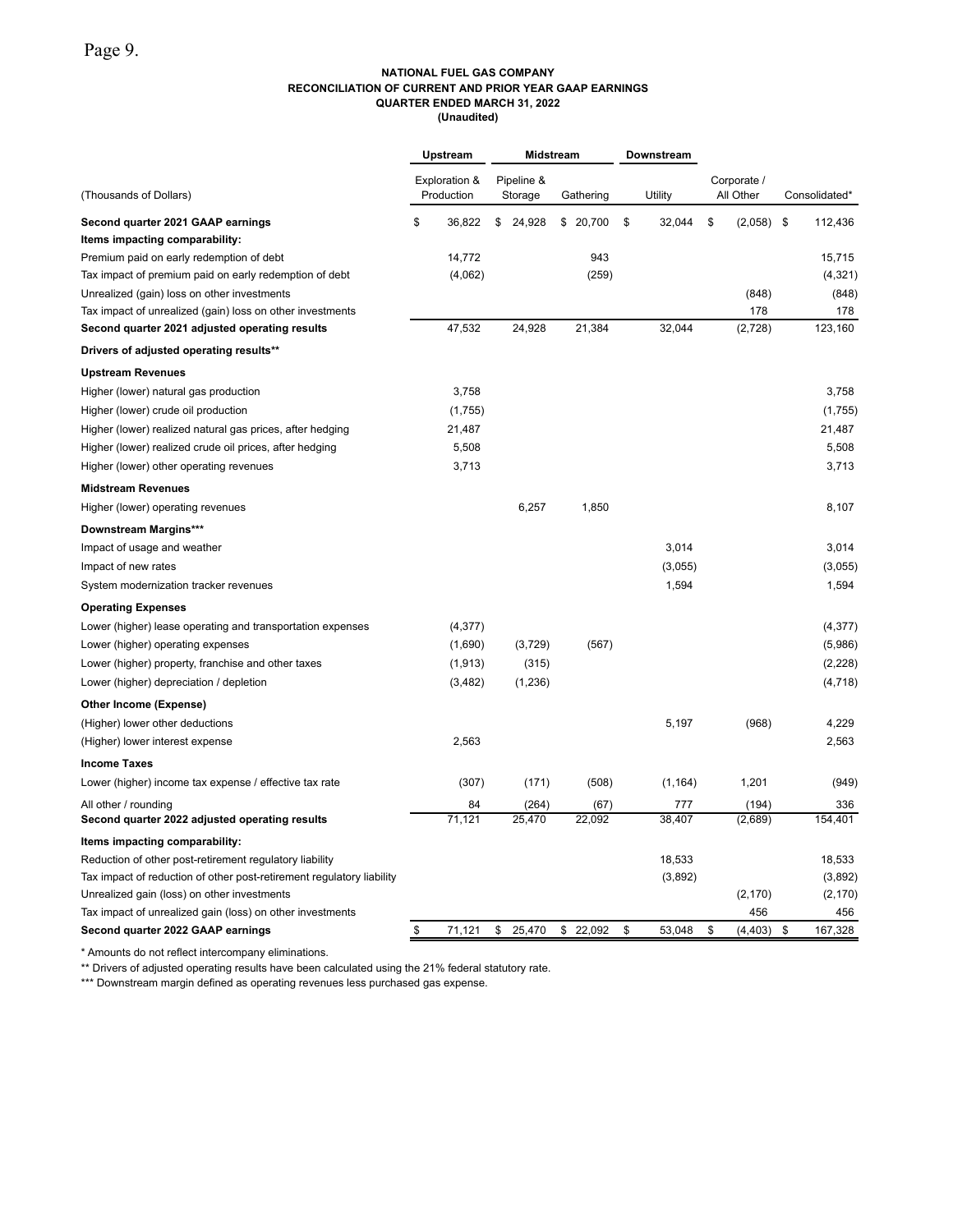#### **NATIONAL FUEL GAS COMPANY RECONCILIATION OF CURRENT AND PRIOR YEAR GAAP EARNINGS PER SHARE QUARTER ENDED MARCH 31, 2022**

**(Unaudited)**

|                                                                     | Upstream |                             | <b>Midstream</b> |                       |    |           |    | <b>Downstream</b> |                          |        |               |
|---------------------------------------------------------------------|----------|-----------------------------|------------------|-----------------------|----|-----------|----|-------------------|--------------------------|--------|---------------|
|                                                                     |          | Exploration &<br>Production |                  | Pipeline &<br>Storage |    | Gathering |    | Utility           | Corporate /<br>All Other |        | Consolidated* |
| Second quarter 2021 GAAP earnings per share                         | \$       | 0.40                        | \$               | 0.27                  | \$ | 0.23      | \$ | 0.35              | \$                       | (0.02) | \$<br>1.23    |
| Items impacting comparability:                                      |          |                             |                  |                       |    |           |    |                   |                          |        |               |
| Premium paid on early redemption of debt, net of tax                |          | 0.12                        |                  |                       |    |           |    |                   |                          |        | 0.12          |
| Unrealized (gain) loss on other investments, net of tax             |          |                             |                  |                       |    |           |    |                   |                          | (0.01) | (0.01)        |
| Second quarter 2021 adjusted operating results per share            |          | 0.52                        |                  | 0.27                  |    | 0.23      |    | 0.35              |                          | (0.03) | 1.34          |
| Drivers of adjusted operating results**                             |          |                             |                  |                       |    |           |    |                   |                          |        |               |
| <b>Upstream Revenues</b>                                            |          |                             |                  |                       |    |           |    |                   |                          |        |               |
| Higher (lower) natural gas production                               |          | 0.04                        |                  |                       |    |           |    |                   |                          |        | 0.04          |
| Higher (lower) crude oil production                                 |          | (0.02)                      |                  |                       |    |           |    |                   |                          |        | (0.02)        |
| Higher (lower) realized natural gas prices, after hedging           |          | 0.23                        |                  |                       |    |           |    |                   |                          |        | 0.23          |
| Higher (lower) realized crude oil prices, after hedging             |          | 0.06                        |                  |                       |    |           |    |                   |                          |        | 0.06          |
| Higher (lower) other operating revenues                             |          | 0.04                        |                  |                       |    |           |    |                   |                          |        | 0.04          |
| <b>Midstream Revenues</b>                                           |          |                             |                  |                       |    |           |    |                   |                          |        |               |
| Higher (lower) operating revenues                                   |          |                             |                  | 0.07                  |    | 0.02      |    |                   |                          |        | 0.09          |
| <b>Downstream Margins***</b>                                        |          |                             |                  |                       |    |           |    |                   |                          |        |               |
| Impact of usage and weather                                         |          |                             |                  |                       |    |           |    | 0.03              |                          |        | 0.03          |
| Impact of new rates                                                 |          |                             |                  |                       |    |           |    | (0.03)            |                          |        | (0.03)        |
| System modernization tracker revenues                               |          |                             |                  |                       |    |           |    | 0.02              |                          |        | 0.02          |
| <b>Operating Expenses</b>                                           |          |                             |                  |                       |    |           |    |                   |                          |        |               |
| Lower (higher) lease operating and transportation expenses          |          | (0.05)                      |                  |                       |    |           |    |                   |                          |        | (0.05)        |
| Lower (higher) operating expenses                                   |          | (0.02)                      |                  | (0.04)                |    | (0.01)    |    |                   |                          |        | (0.07)        |
| Lower (higher) property, franchise and other taxes                  |          | (0.02)                      |                  |                       |    |           |    |                   |                          |        | (0.02)        |
| Lower (higher) depreciation / depletion                             |          | (0.04)                      |                  | (0.01)                |    |           |    |                   |                          |        | (0.05)        |
| <b>Other Income (Expense)</b>                                       |          |                             |                  |                       |    |           |    |                   |                          |        |               |
| (Higher) lower other deductions                                     |          |                             |                  |                       |    |           |    | 0.06              |                          | (0.01) | 0.05          |
| (Higher) lower interest expense                                     |          | 0.03                        |                  |                       |    |           |    |                   |                          |        | 0.03          |
| <b>Income Taxes</b>                                                 |          |                             |                  |                       |    |           |    |                   |                          |        |               |
| Lower (higher) income tax expense / effective tax rate              |          |                             |                  |                       |    | (0.01)    |    | (0.01)            |                          | 0.01   | (0.01)        |
| All other / rounding                                                |          |                             |                  | (0.01)                |    | 0.01      |    |                   |                          |        |               |
| Second quarter 2022 adjusted operating results per share            |          | 0.77                        |                  | 0.28                  |    | 0.24      |    | 0.42              |                          | (0.03) | 1.68          |
| Items impacting comparability:                                      |          |                             |                  |                       |    |           |    |                   |                          |        |               |
| Reduction of other post-retirement regulatory liability, net of tax |          |                             |                  |                       |    |           |    | 0.16              |                          |        | 0.16          |
| Unrealized gain (loss) on other investments, net of tax             |          |                             |                  |                       |    |           |    |                   |                          | (0.02) | (0.02)        |
| Second quarter 2022 GAAP earnings per share                         | \$       | 0.77                        | \$               | 0.28                  | \$ | 0.24      | \$ | 0.58              | \$                       | (0.05) | \$<br>1.82    |

\* Amounts do not reflect intercompany eliminations.

\*\* Drivers of adjusted operating results have been calculated using the 21% federal statutory rate.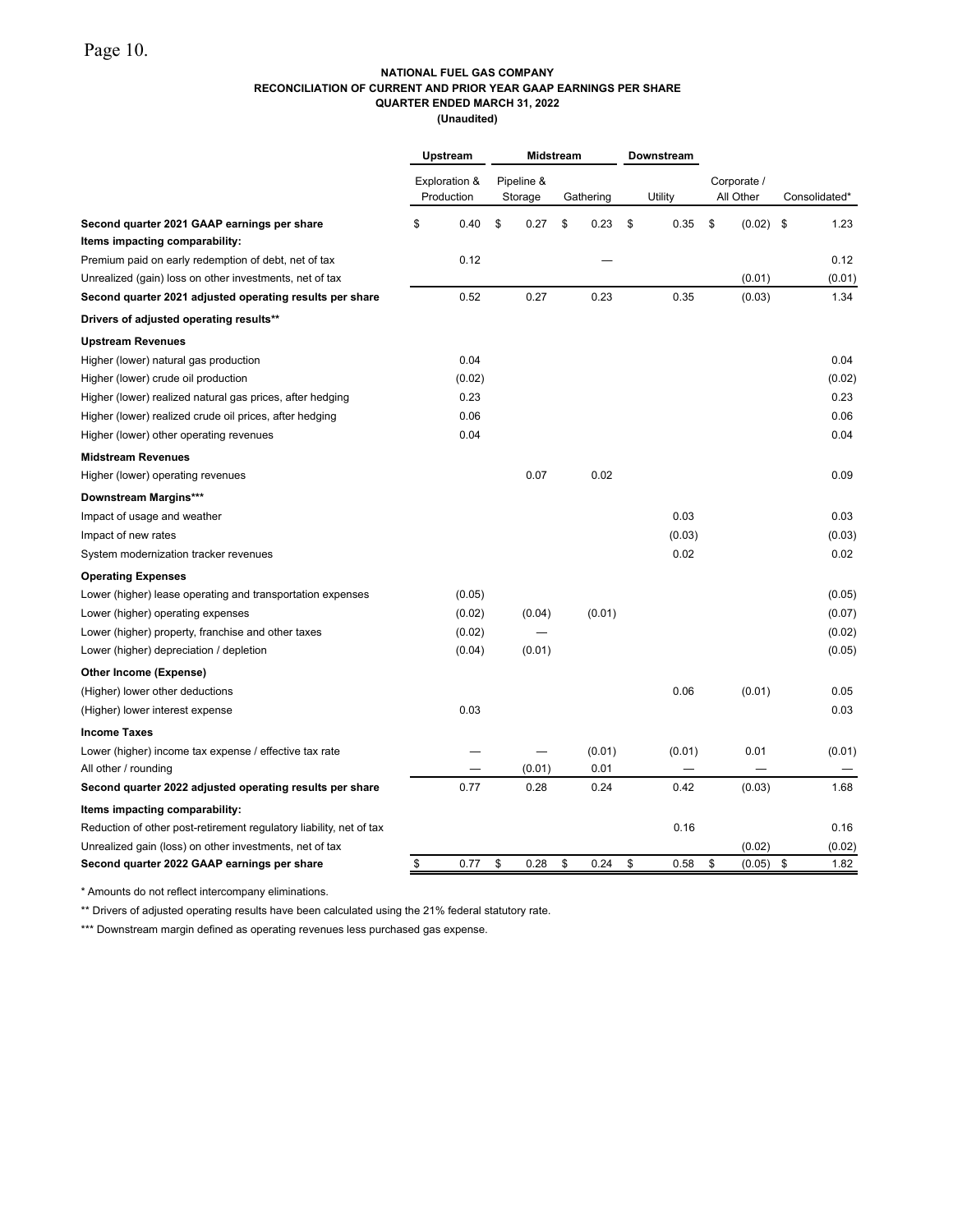#### **NATIONAL FUEL GAS COMPANY RECONCILIATION OF CURRENT AND PRIOR YEAR GAAP EARNINGS SIX MONTHS ENDED MARCH 31, 2022 (Unaudited)**

|                                                                       |    | Upstream      | Midstream |            |  |                       | Downstream   |              |               |
|-----------------------------------------------------------------------|----|---------------|-----------|------------|--|-----------------------|--------------|--------------|---------------|
|                                                                       |    | Exploration & |           | Pipeline & |  |                       |              | Corporate /  |               |
| (Thousands of Dollars)                                                |    | Production    |           | Storage    |  | Gathering             | Utility      | All Other    | Consolidated* |
| Six months ended March 31, 2021 GAAP earnings                         | \$ | 7,199         | \$        | 49,112     |  | \$41,250              | \$<br>55,081 | \$<br>37,568 | \$<br>190,210 |
| Items impacting comparability:                                        |    |               |           |            |  |                       |              |              |               |
| Impairment of oil and gas properties                                  |    | 76,152        |           |            |  |                       |              |              | 76,152        |
| Tax impact of impairment of oil and gas properties                    |    | (20, 980)     |           |            |  |                       |              |              | (20, 980)     |
| Gain on sale of timber properties                                     |    |               |           |            |  |                       |              | (51,066)     | (51,066)      |
| Tax impact of gain on sale of timber properties                       |    |               |           |            |  |                       |              | 14,069       | 14,069        |
| Premium paid on early redemption of debt                              |    | 14.772        |           |            |  | 943                   |              |              | 15,715        |
| Tax impact of premium paid on early redemption of debt                |    | (4,062)       |           |            |  | (259)                 |              |              | (4, 321)      |
| Unrealized (gain) loss on other investments                           |    |               |           |            |  |                       |              | 450          | 450           |
| Tax impact of unrealized (gain) loss on other investments             |    |               |           |            |  |                       |              | (94)         | (94)          |
| Six months ended March 31, 2021 adjusted operating results            |    | 73,081        |           | 49,112     |  | 41,934                | 55,081       | 927          | 220,135       |
| Drivers of adjusted operating results**                               |    |               |           |            |  |                       |              |              |               |
| <b>Upstream Revenues</b>                                              |    |               |           |            |  |                       |              |              |               |
| Higher (lower) natural gas production                                 |    | 13,570        |           |            |  |                       |              |              | 13,570        |
| Higher (lower) crude oil production                                   |    | (2,303)       |           |            |  |                       |              |              | (2,303)       |
| Higher (lower) realized natural gas prices, after hedging             |    | 45,877        |           |            |  |                       |              |              | 45,877        |
| Higher (lower) realized crude oil prices, after hedging               |    | 11,664        |           |            |  |                       |              |              | 11,664        |
| Higher (lower) other operating revenues                               |    | 5,618         |           |            |  |                       |              |              | 5,618         |
| <b>Midstream Revenues</b>                                             |    |               |           |            |  |                       |              |              |               |
| Higher (lower) operating revenues                                     |    |               |           | 6,375      |  | 5,972                 |              |              | 12,347        |
| <b>Downstream Margins***</b>                                          |    |               |           |            |  |                       |              |              |               |
| Impact of usage and weather                                           |    |               |           |            |  |                       | 2,962        |              | 2,962         |
| Impact of new rates                                                   |    |               |           |            |  |                       | (4, 840)     |              | (4, 840)      |
| System modernization tracker revenues                                 |    |               |           |            |  |                       | 2,375        |              | 2,375         |
| Regulatory revenue adjustments                                        |    |               |           |            |  |                       | (804)        |              | (804)         |
| Higher (lower) energy marketing margins                               |    |               |           |            |  |                       |              | 1,298        | 1,298         |
| <b>Operating Expenses</b>                                             |    |               |           |            |  |                       |              |              |               |
| Lower (higher) lease operating and transportation expenses            |    | (7, 186)      |           |            |  |                       |              |              | (7, 186)      |
| Lower (higher) operating expenses                                     |    | (3,035)       |           | (4, 519)   |  | (1,346)               | (1, 913)     |              | (10, 813)     |
| Lower (higher) property, franchise and other taxes                    |    | (2,931)       |           | (424)      |  |                       |              |              | (3,355)       |
| Lower (higher) depreciation / depletion                               |    | (6, 781)      |           | (1, 499)   |  | (594)                 |              | 311          | (8, 563)      |
| Other Income (Expense)                                                |    |               |           |            |  |                       |              |              |               |
| (Higher) lower other deductions                                       |    |               |           | 949        |  |                       | 6,891        |              | 7,840         |
| (Higher) lower interest expense                                       |    | 5,216         |           | 421        |  |                       |              | (869)        | 4,768         |
| <b>Income Taxes</b>                                                   |    |               |           |            |  |                       |              |              |               |
| Lower (higher) income tax expense / effective tax rate                |    | 565           |           | 222        |  | (703)                 | 855          | (1,226)      | (287)         |
| All other / rounding                                                  |    | 135           |           |            |  | (34)                  | (70)         | 6            | 37            |
| Six months ended March 31, 2022 adjusted operating results            |    | 133,490       |           | 50,637     |  | 45,229                | 60,537       | 447          | 290,340       |
| Items impacting comparability:                                        |    |               |           |            |  |                       |              |              |               |
| Reduction of other post-retirement regulatory liability               |    |               |           |            |  |                       | 18,533       |              | 18,533        |
| Tax impact of reduction of other post-retirement regulatory liability |    |               |           |            |  |                       | (3,892)      |              | (3,892)       |
| Unrealized gain (loss) on other investments                           |    |               |           |            |  |                       |              | (6,659)      | (6,659)       |
| Tax impact of unrealized gain (loss) on other investments             |    |               |           |            |  |                       |              | 1,398        | 1,398         |
| Six months ended March 31, 2022 GAAP earnings                         | \$ | 133,490       |           |            |  | $$50,637$ \$45,229 \$ | 75,178 \$    | $(4,814)$ \$ | 299,720       |

\* Amounts do not reflect intercompany eliminations.

\*\* Drivers of adjusted operating results have been calculated using the 21% federal statutory rate.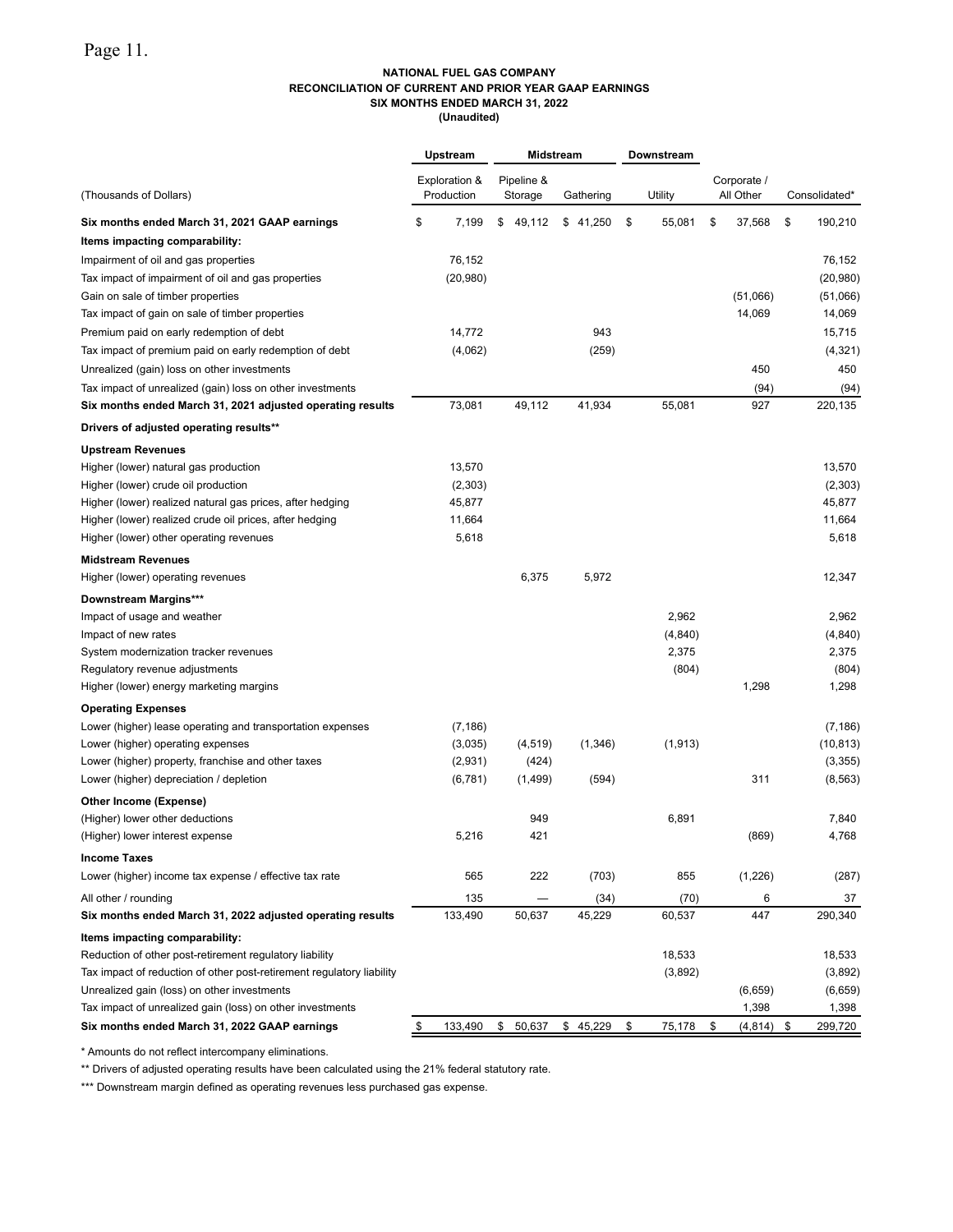#### **NATIONAL FUEL GAS COMPANY RECONCILIATION OF CURRENT AND PRIOR YEAR GAAP EARNINGS PER SHARE SIX MONTHS ENDED MARCH 31, 2022**

**(Unaudited)**

|                                                                         | Upstream<br>Midstream       |                       |    | Downstream |            |                          |               |
|-------------------------------------------------------------------------|-----------------------------|-----------------------|----|------------|------------|--------------------------|---------------|
|                                                                         | Exploration &<br>Production | Pipeline &<br>Storage |    | Gathering  | Utility    | Corporate /<br>All Other | Consolidated* |
| Six months ended March 31, 2021 GAAP earnings per share                 | \$<br>0.08                  | \$<br>0.54            | \$ | 0.45       | \$<br>0.60 | \$<br>0.41               | \$<br>2.08    |
| Items impacting comparability:                                          |                             |                       |    |            |            |                          |               |
| Impairment of oil and gas properties, net of tax                        | 0.60                        |                       |    |            |            |                          | 0.60          |
| Gain on sale of timber properties, net of tax                           |                             |                       |    |            |            | (0.40)                   | (0.40)        |
| Premium paid on early redemption of debt, net of tax                    | 0.12                        |                       |    |            |            |                          | 0.12          |
| Unrealized (gain) loss on other investments, net of tax                 |                             |                       |    |            |            |                          |               |
| Six months ended March 31, 2021 adjusted operating results<br>per share | 0.80                        | 0.54                  |    | 0.45       | 0.60       | 0.01                     | 2.40          |
| Drivers of adjusted operating results**                                 |                             |                       |    |            |            |                          |               |
| <b>Upstream Revenues</b>                                                |                             |                       |    |            |            |                          |               |
| Higher (lower) natural gas production                                   | 0.15                        |                       |    |            |            |                          | 0.15          |
| Higher (lower) crude oil production                                     | (0.03)                      |                       |    |            |            |                          | (0.03)        |
| Higher (lower) realized natural gas prices, after hedging               | 0.50                        |                       |    |            |            |                          | 0.50          |
| Higher (lower) realized crude oil prices, after hedging                 | 0.13                        |                       |    |            |            |                          | 0.13          |
| Higher (lower) other operating revenues                                 | 0.06                        |                       |    |            |            |                          | 0.06          |
| <b>Midstream Revenues</b>                                               |                             |                       |    |            |            |                          |               |
| Higher (lower) operating revenues                                       |                             | 0.07                  |    | 0.06       |            |                          | 0.13          |
| <b>Downstream Margins***</b>                                            |                             |                       |    |            |            |                          |               |
| Impact of usage and weather                                             |                             |                       |    |            | 0.03       |                          | 0.03          |
| Impact of new rates                                                     |                             |                       |    |            | (0.05)     |                          | (0.05)        |
| System modernization tracker revenues                                   |                             |                       |    |            | 0.03       |                          | 0.03          |
| Regulatory revenue adjustments                                          |                             |                       |    |            | (0.01)     |                          | (0.01)        |
| Higher (lower) energy marketing margins                                 |                             |                       |    |            |            | 0.01                     | 0.01          |
| <b>Operating Expenses</b>                                               |                             |                       |    |            |            |                          |               |
| Lower (higher) lease operating and transportation expenses              | (0.08)                      |                       |    |            |            |                          | (0.08)        |
| Lower (higher) operating expenses                                       | (0.03)                      | (0.05)                |    | (0.01)     | (0.02)     |                          | (0.11)        |
| Lower (higher) property, franchise and other taxes                      | (0.03)                      |                       |    |            |            |                          | (0.03)        |
| Lower (higher) depreciation / depletion                                 | (0.07)                      | (0.02)                |    | (0.01)     |            |                          | (0.10)        |
| Other Income (Expense)                                                  |                             |                       |    |            |            |                          |               |
| (Higher) lower other deductions                                         |                             | 0.01                  |    |            | 0.07       |                          | 0.08          |
| (Higher) lower interest expense                                         | 0.06                        |                       |    |            |            | (0.01)                   | 0.05          |
| <b>Income Taxes</b>                                                     |                             |                       |    |            |            |                          |               |
| Lower (higher) income tax expense / effective tax rate                  | 0.01                        |                       |    | (0.01)     | 0.01       | (0.01)                   |               |
| All other / rounding                                                    | (0.02)                      |                       |    | 0.01       |            |                          | (0.01)        |
| Six months ended March 31, 2022 adjusted operating results<br>per share | 1.45                        | 0.55                  |    | 0.49       | 0.66       |                          | 3.15          |
| Items impacting comparability:                                          |                             |                       |    |            |            |                          |               |
| Reduction of other post-retirement regulatory liability, net of tax     |                             |                       |    |            | 0.16       |                          | 0.16          |
| Unrealized gain (loss) on other investments, net of tax                 |                             |                       |    |            |            | (0.05)                   | (0.05)        |
| Six months ended March 31, 2022 GAAP earnings per share                 | 1.45<br>\$                  | \$<br>0.55            | \$ | 0.49       | \$<br>0.82 | \$<br>(0.05)             | \$<br>3.26    |

\* Amounts do not reflect intercompany eliminations.

\*\* Drivers of adjusted operating results have been calculated using the 21% federal statutory rate.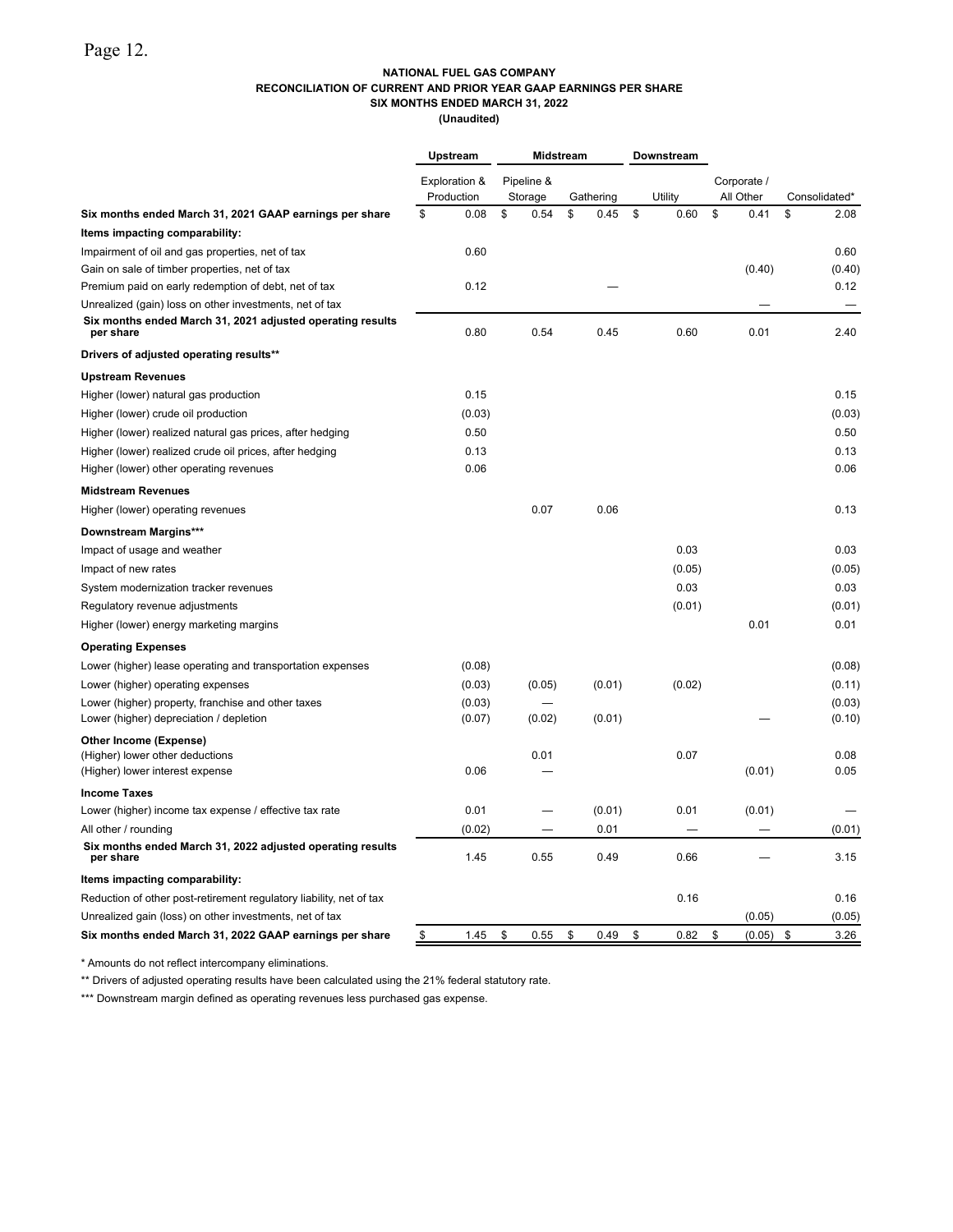Page 13.

# **NATIONAL FUEL GAS COMPANY AND SUBSIDIARIES**

(Thousands of Dollars, except per share amounts)

|                                                |                          | <b>Three Months Ended</b> |               |            | <b>Six Months Ended</b>  |            |               |            |  |  |  |  |
|------------------------------------------------|--------------------------|---------------------------|---------------|------------|--------------------------|------------|---------------|------------|--|--|--|--|
|                                                |                          |                           | March 31,     |            | March 31,                |            |               |            |  |  |  |  |
|                                                |                          |                           | (Unaudited)   |            | (Unaudited)              |            |               |            |  |  |  |  |
| <b>SUMMARY OF OPERATIONS</b>                   |                          | 2022                      |               | 2021       |                          | 2022       |               | 2021       |  |  |  |  |
| <b>Operating Revenues:</b>                     |                          |                           |               |            |                          |            |               |            |  |  |  |  |
| Utility and Energy Marketing Revenues          | \$                       | 369,092                   | \$            | 270,849    | \$                       | 605,776    | \$            | 460,315    |  |  |  |  |
| Exploration and Production and Other Revenues  |                          | 261,676                   |               | 220,281    |                          | 505,957    |               | 412,316    |  |  |  |  |
| Pipeline and Storage and Gathering Revenues    |                          | 70,952                    |               | 59,985     |                          | 136,544    |               | 119,644    |  |  |  |  |
|                                                |                          | 701,720                   |               | 551,115    |                          | 1,248,277  |               | 992,275    |  |  |  |  |
| <b>Operating Expenses:</b>                     |                          |                           |               |            |                          |            |               |            |  |  |  |  |
| <b>Purchased Gas</b>                           |                          | 199,592                   |               | 106,661    |                          | 301,219    |               | 158,280    |  |  |  |  |
| Operation and Maintenance:                     |                          |                           |               |            |                          |            |               |            |  |  |  |  |
| Utility and Energy Marketing                   |                          | 53,476                    |               | 52,058     |                          | 100,120    |               | 96,944     |  |  |  |  |
| Exploration and Production and Other           |                          | 49,806                    |               | 41,895     |                          | 95,425     |               | 83,922     |  |  |  |  |
| Pipeline and Storage and Gathering             |                          | 33,518                    |               | 28,133     |                          | 63,446     |               | 56,231     |  |  |  |  |
| Property, Franchise and Other Taxes            |                          | 27,717                    |               | 23,987     |                          | 52,219     |               | 46,768     |  |  |  |  |
| Depreciation, Depletion and Amortization       |                          | 91,245                    |               | 84,342     |                          | 179,823    |               | 167,462    |  |  |  |  |
| Impairment of Oil and Gas Producing Properties |                          |                           |               |            |                          |            |               | 76,152     |  |  |  |  |
|                                                |                          | 455,354                   |               | 337,076    |                          | 792,252    |               | 685,759    |  |  |  |  |
| Gain on Sale of Timber Properties              |                          |                           |               |            |                          |            |               | 51,066     |  |  |  |  |
| Operating Income                               |                          | 246,366                   |               | 214,039    |                          | 456,025    |               | 357,582    |  |  |  |  |
| Other Income (Expense):                        |                          |                           |               |            |                          |            |               |            |  |  |  |  |
| Other Income (Deductions)                      |                          | 10,018                    |               | (10, 875)  |                          | 8,940      |               | (13,051)   |  |  |  |  |
| Interest Expense on Long-Term Debt             |                          | (30,079)                  |               | (48, 820)  |                          | (60, 209)  |               | (81,076)   |  |  |  |  |
| Other Interest Expense                         |                          | (1, 519)                  |               | (1,698)    |                          | (2,680)    |               | (3,618)    |  |  |  |  |
| Income Before Income Taxes                     |                          | 224,786                   |               | 152,646    |                          | 402,076    |               | 259,837    |  |  |  |  |
| Income Tax Expense                             |                          | 57,458                    |               | 40,210     |                          | 102,356    |               | 69,627     |  |  |  |  |
| Net Income Available for Common Stock          |                          | 167,328                   | \$            | 112,436    |                          | 299,720    | \$            | 190,210    |  |  |  |  |
| Earnings Per Common Share                      |                          |                           |               |            |                          |            |               |            |  |  |  |  |
| <b>Basic</b>                                   |                          | 1.83                      | $\frac{3}{2}$ | 1.23       |                          | 3.28       | $\frac{3}{3}$ | 2.09       |  |  |  |  |
| <b>Diluted</b>                                 | $rac{1}{3}$              | 1.82                      |               | 1.23       | $\frac{\$}{\$}$          | 3.26       |               | 2.08       |  |  |  |  |
| <b>Weighted Average Common Shares:</b>         |                          |                           |               |            |                          |            |               |            |  |  |  |  |
| Used in Basic Calculation                      |                          | 91,444,638                |               | 91,163,291 |                          | 91,354,488 |               | 91,084,620 |  |  |  |  |
| Used in Diluted Calculation                    | 92,064,711<br>91,645,679 |                           |               |            | 92,047,467<br>91,581,918 |            |               |            |  |  |  |  |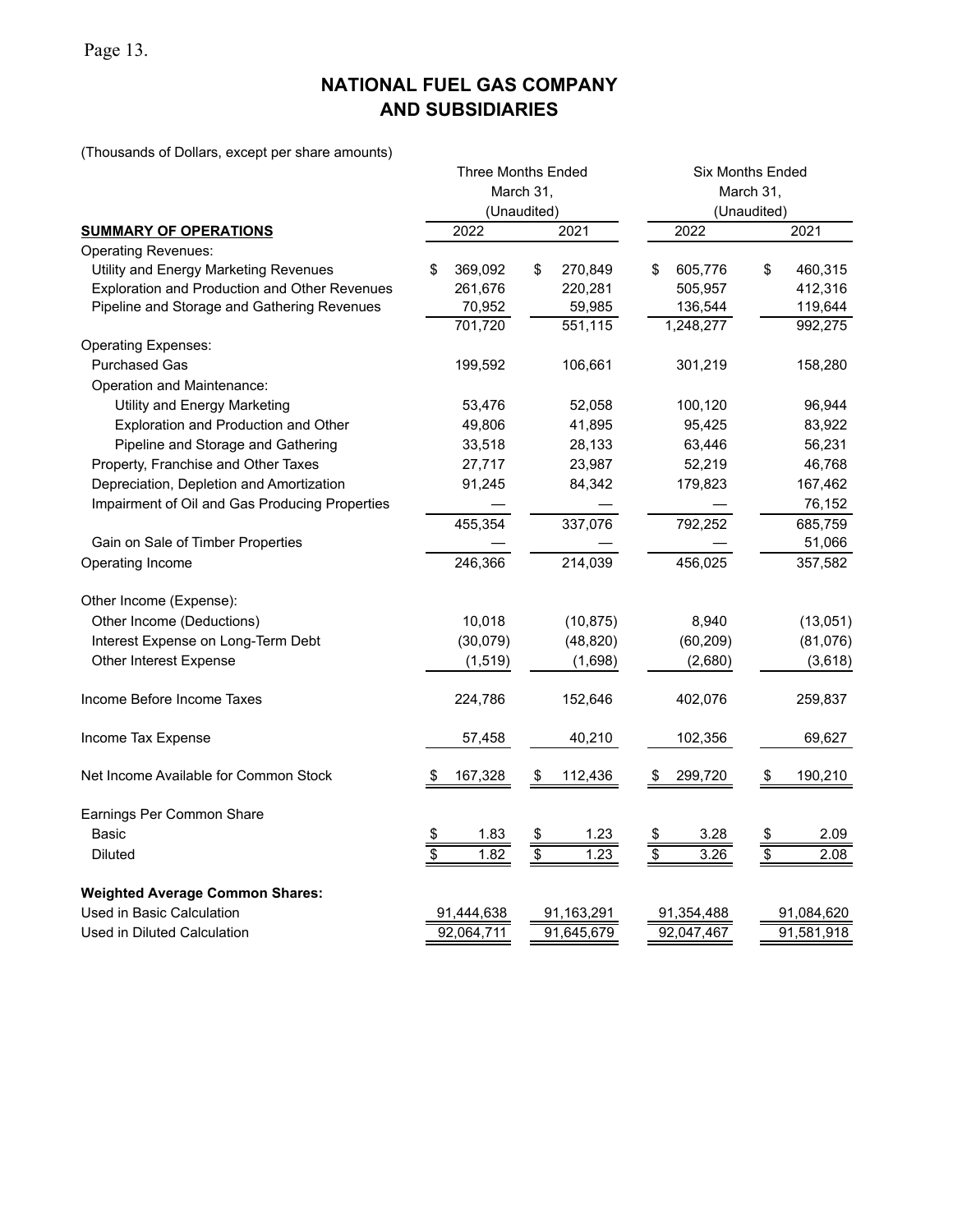### NATIONAL FUEL GAS COMPANY AND SUBSIDIARIES CONSOLIDATED BALANCE SHEETS (Unaudited)

|                                                                                         | March 31,    | September 30, |
|-----------------------------------------------------------------------------------------|--------------|---------------|
| (Thousands of Dollars)                                                                  | 2022         | 2021          |
| <b>ASSETS</b>                                                                           |              |               |
| Property, Plant and Equipment                                                           | \$13,457,342 | \$13,103,639  |
| Less - Accumulated Depreciation, Depletion and Amortization                             | 6,882,961    | 6,719,356     |
| Net Property, Plant and Equipment                                                       | 6,574,381    | 6,384,283     |
| <b>Current Assets:</b>                                                                  |              |               |
| Cash and Temporary Cash Investments                                                     | 52,569       | 31,528        |
| <b>Hedging Collateral Deposits</b>                                                      | 102,370      | 88,610        |
| Receivables - Net                                                                       | 339,421      | 205,294       |
| <b>Unbilled Revenue</b>                                                                 | 49,551       | 17,000        |
| Gas Stored Underground                                                                  | 6,302        | 33,669        |
| Materials, Supplies and Emission Allowances                                             | 48,887       | 53,560        |
| Unrecovered Purchased Gas Costs                                                         | 3,751        | 33,128        |
| <b>Other Current Assets</b>                                                             | 68,265       | 59,660        |
| <b>Total Current Assets</b>                                                             | 671,116      | 522,449       |
| <b>Other Assets:</b>                                                                    |              |               |
| Recoverable Future Taxes                                                                | 123,709      | 121,992       |
| Unamortized Debt Expense                                                                | 9,735        | 10,589        |
| <b>Other Regulatory Assets</b>                                                          | 57,693       | 60,145        |
| Deferred Charges                                                                        | 81,646       | 59,939        |
| Other Investments                                                                       | 103,164      | 149,632       |
| Goodwill                                                                                | 5,476        | 5,476         |
| Prepaid Pension and Post-Retirement Benefit Costs                                       | 178,102      | 149.151       |
| Fair Value of Derivative Financial Instruments                                          | 1            |               |
| Other                                                                                   |              | 1,169         |
| <b>Total Other Assets</b>                                                               | 559,526      | 558,093       |
| <b>Total Assets</b>                                                                     | \$7,805,023  | \$7,464,825   |
| <b>CAPITALIZATION AND LIABILITIES</b>                                                   |              |               |
| Capitalization:                                                                         |              |               |
| Comprehensive Shareholders' Equity                                                      |              |               |
| Common Stock, \$1 Par Value Authorized - 200,000,000 Shares; Issued and                 |              |               |
| Outstanding - 91,449,226 Shares and 91,181,549 Shares, Respectively                     | \$91,449     | \$91,182      |
| Paid in Capital                                                                         | 1,018,784    | 1,017,446     |
| Earnings Reinvested in the Business                                                     | 1,407,683    | 1,191,175     |
| Accumulated Other Comprehensive Loss                                                    | (654, 254)   | (513, 597)    |
| <b>Total Comprehensive Shareholders' Equity</b>                                         | 1,863,662    | 1,786,206     |
| Long-Term Debt, Net of Current Portion and Unamortized Discount and Debt Issuance Costs | 2,081,529    | 2,628,687     |
| <b>Total Capitalization</b>                                                             | 3,945,191    | 4,414,893     |
| <b>Current and Accrued Liabilities:</b>                                                 |              |               |
| Notes Payable to Banks and Commercial Paper                                             | 218,000      | 158,500       |
| Current Portion of Long-Term Debt                                                       | 549,000      |               |
| <b>Accounts Payable</b>                                                                 | 135,775      | 171,655       |
| Amounts Payable to Customers                                                            | 3,422        | 21            |
| Dividends Payable                                                                       | 41,608       | 41,487        |
| Interest Payable on Long-Term Debt                                                      | 17,376       | 17,376        |
| <b>Customer Advances</b>                                                                |              | 17,223        |
| <b>Customer Security Deposits</b>                                                       | 20,766       | 19,292        |
| Other Accruals and Current Liabilities                                                  | 218,139      | 194,169       |
| Fair Value of Derivative Financial Instruments                                          | 802,076      | 616,410       |
| <b>Total Current and Accrued Liabilities</b>                                            | 2,006,162    | 1,236,133     |
| Other Liabilities:                                                                      |              |               |
| Deferred Income Taxes                                                                   | 709,598      | 660,420       |
| <b>Taxes Refundable to Customers</b>                                                    | 348,480      | 354,089       |
| Cost of Removal Regulatory Liability                                                    | 252,471      | 245,636       |
| <b>Other Regulatory Liabilities</b>                                                     | 196,589      | 200,643       |
| Pension and Other Post-Retirement Liabilities                                           | 4,756        | 7,526         |
| <b>Asset Retirement Obligations</b>                                                     | 207,047      | 209,639       |
| <b>Other Liabilities</b>                                                                | 134,729      | 135,846       |
| <b>Total Other Liabilities</b>                                                          | 1,853,670    | 1,813,799     |
| <b>Commitments and Contingencies</b>                                                    |              |               |
| Total Capitalization and Liabilities                                                    | \$7,805,023  | \$7,464,825   |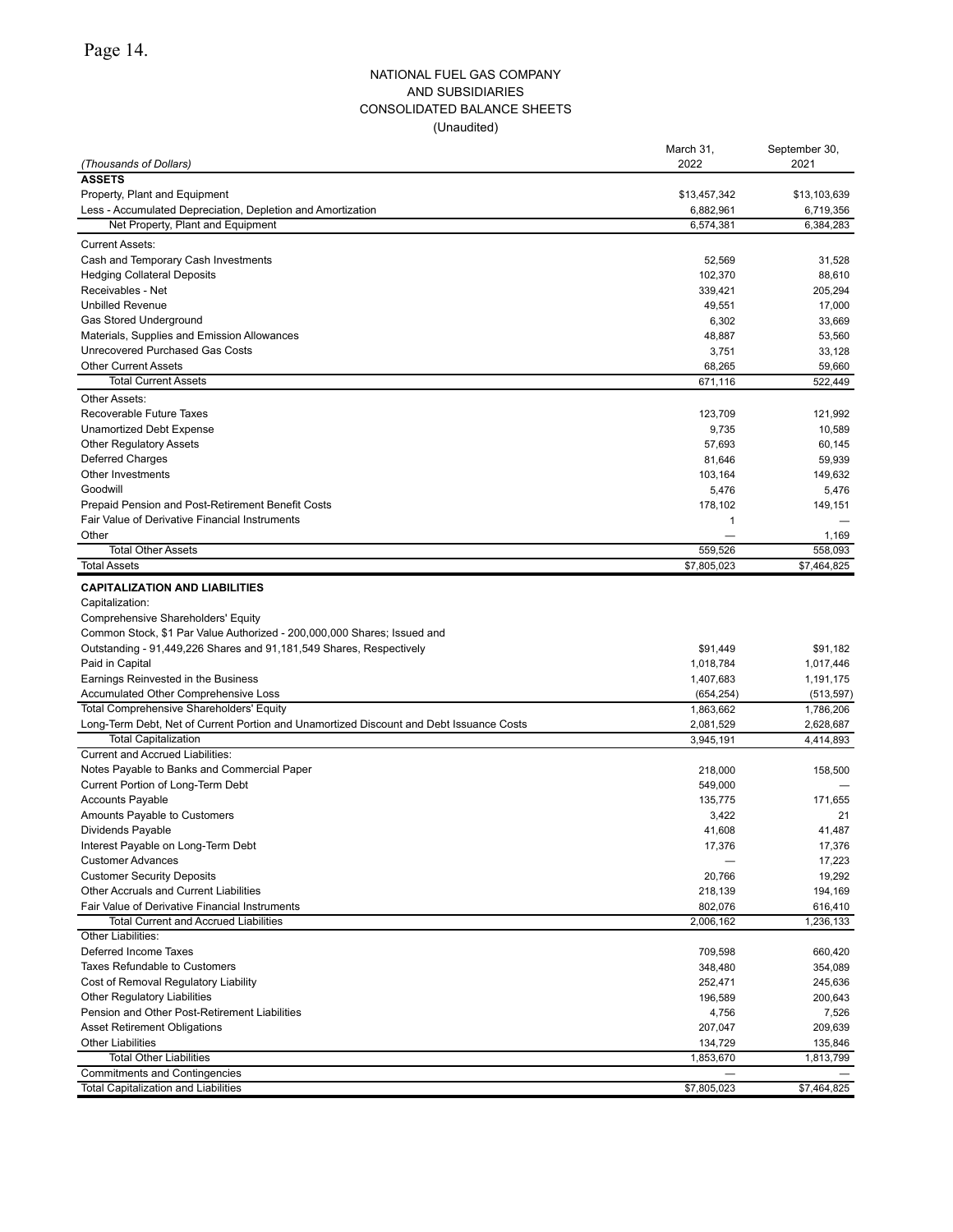## **NATIONAL FUEL GAS COMPANY AND SUBSIDIARIES CONSOLIDATED STATEMENTS OF CASH FLOWS (Unaudited)**

|                                                                                      |                 | <b>Six Months Ended</b> |                 |            |
|--------------------------------------------------------------------------------------|-----------------|-------------------------|-----------------|------------|
| (Thousands of Dollars)                                                               |                 | March 31,<br>2022       |                 | 2021       |
|                                                                                      |                 |                         |                 |            |
| <b>Operating Activities:</b>                                                         |                 |                         |                 |            |
| Net Income Available for Common Stock                                                | \$              | 299,720                 | \$              | 190,210    |
| Adjustments to Reconcile Net Income to Net Cash<br>Provided by Operating Activities: |                 |                         |                 |            |
| Gain on Sale of Timber Properties                                                    |                 |                         |                 | (51,066)   |
| Impairment of Oil and Gas Producing Properties                                       |                 |                         |                 | 76,152     |
| Depreciation, Depletion and Amortization                                             |                 | 179,823                 |                 | 167,462    |
| Deferred Income Taxes                                                                |                 | 94,212                  |                 | 61,408     |
| Premium Paid on Early Redemption of Debt                                             |                 |                         |                 | 15,715     |
| Stock-Based Compensation                                                             |                 | 10,631                  |                 | 8,657      |
| Reduction of Other Post-Retirement Regulatory Liability                              |                 | (18, 533)               |                 |            |
| Other                                                                                |                 | 14,494                  |                 | 6,742      |
| Change in:                                                                           |                 |                         |                 |            |
| Receivables and Unbilled Revenue                                                     |                 | (166, 584)              |                 | (101, 159) |
| Gas Stored Underground and Materials, Supplies and Emission Allowances               |                 | 32,040                  |                 | 27,258     |
| Unrecovered Purchased Gas Costs                                                      |                 | 29,377                  |                 | (479)      |
| <b>Other Current Assets</b>                                                          |                 | (8,605)                 |                 | (8, 447)   |
| <b>Accounts Payable</b>                                                              |                 | 2,006                   |                 | 8,613      |
| Amounts Payable to Customers                                                         |                 | 3,401                   |                 | 8,980      |
| <b>Customer Advances</b>                                                             |                 | (17, 223)               |                 | (15, 319)  |
| <b>Customer Security Deposits</b>                                                    |                 | 1,474                   |                 | 2,304      |
| <b>Other Accruals and Current Liabilities</b>                                        |                 | 11,164                  |                 | 9,058      |
| <b>Other Assets</b>                                                                  |                 | (32, 659)               |                 | 11,039     |
| <b>Other Liabilities</b>                                                             |                 | (9, 119)                |                 | 5          |
| Net Cash Provided by Operating Activities                                            | $\overline{\$}$ | 425,619                 | \$              | 417,133    |
|                                                                                      |                 |                         |                 |            |
| <b>Investing Activities:</b>                                                         |                 |                         |                 |            |
| <b>Capital Expenditures</b>                                                          | \$              | (415, 415)              | \$              | (338, 867) |
| Net Proceeds from Sale of Oil and Gas Producing Properties                           |                 | 13,525                  |                 |            |
| Net Proceeds from Sale of Timber Properties                                          |                 |                         |                 | 104,582    |
| Sale of Fixed Income Mutual Fund Shares in Grantor Trust                             |                 | 30,000                  |                 |            |
| Other                                                                                |                 | 13,689                  |                 | 12,095     |
| Net Cash Used in Investing Activities                                                | \$              | (358, 201)              | $\overline{\$}$ | (222, 190) |
| <b>Financing Activities:</b>                                                         |                 |                         |                 |            |
| Changes in Notes Payable to Banks and Commercial Paper                               | \$              | 59,500                  | \$              | (30,000)   |
| Reduction of Long-Term Debt                                                          |                 |                         |                 | (515, 715) |
| Dividends Paid on Common Stock                                                       |                 | (83,091)                |                 | (81, 035)  |
| Net Proceeds From Issuance of Long-Term Debt                                         |                 |                         |                 | 495,267    |
| Net Repurchases of Common Stock                                                      |                 | (9,026)                 |                 | (3,534)    |
| Net Cash Used in Financing Activities                                                | $\overline{\$}$ | (32, 617)               | $\overline{\$}$ | (135, 017) |
|                                                                                      |                 |                         |                 |            |
| Net Increase in Cash, Cash Equivalents, and Restricted Cash                          |                 | 34,801                  |                 | 59,926     |
| Cash, Cash Equivalents, and Restricted Cash at Beginning of Period                   |                 | 120,138                 |                 | 20,541     |
| Cash, Cash Equivalents, and Restricted Cash at March 31                              | $\overline{\$}$ | 154,939                 | $\overline{\$}$ | 80,467     |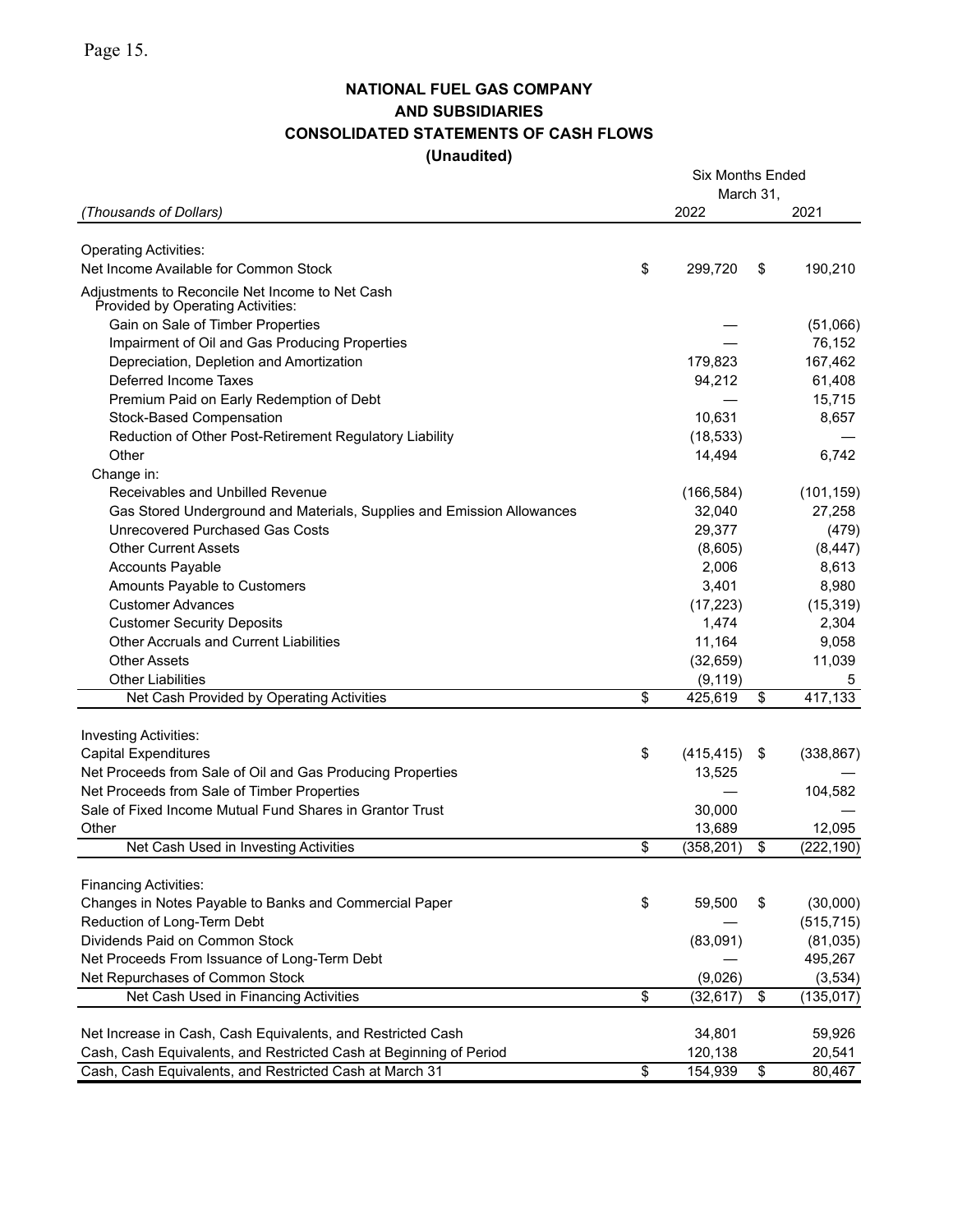# **SEGMENT OPERATING RESULTS AND STATISTICS (UNAUDITED)**

## **UPSTREAM BUSINESS**

|                                                       |           | <b>Three Months Ended</b> |              | <b>Six Months Ended</b> |            |            |           |           |  |  |
|-------------------------------------------------------|-----------|---------------------------|--------------|-------------------------|------------|------------|-----------|-----------|--|--|
| (Thousands of Dollars, except per share amounts)      |           | March 31,                 |              |                         |            |            |           |           |  |  |
| <b>EXPLORATION AND PRODUCTION SEGMENT</b>             | 2022      | 2021                      | Variance     | 2022                    |            | 2021       |           | Variance  |  |  |
| <b>Total Operating Revenues</b>                       | 261,593   | \$220,187                 | \$<br>41,406 | \$                      | 505,791 \$ | 411,582 \$ |           | 94,209    |  |  |
| <b>Operating Expenses:</b>                            |           |                           |              |                         |            |            |           |           |  |  |
| Operation and Maintenance:                            |           |                           |              |                         |            |            |           |           |  |  |
| General and Administrative Expense                    | 18,798    | 17,899                    | 899          |                         | 36,553     | 34,852     |           | 1,701     |  |  |
| Lease Operating and Transportation Expense            | 72,548    | 67,008                    | 5,540        |                         | 141,684    | 132,588    |           | 9,096     |  |  |
| All Other Operation and Maintenance Expense           | 4,756     | 3,515                     | 1,241        |                         | 9,328      | 7,187      |           | 2,141     |  |  |
| Property, Franchise and Other Taxes                   | 7,041     | 4,619                     | 2,422        |                         | 12,775     | 9,065      |           | 3,710     |  |  |
| Depreciation, Depletion and Amortization              | 50,547    | 46,139                    | 4,408        |                         | 100,054    | 91,471     |           | 8,583     |  |  |
| Impairment of Oil and Gas Producing Properties        |           |                           |              |                         |            | 76,152     |           | (76, 152) |  |  |
|                                                       | 153,690   | 139,180                   | 14,510       |                         | 300,394    | 351,315    |           | (50, 921) |  |  |
| Operating Income                                      | 107,903   | 81,007                    | 26,896       |                         | 205,397    | 60,267     |           | 145,130   |  |  |
| Other Income (Expense):                               |           |                           |              |                         |            |            |           |           |  |  |
| Non-Service Pension and Post-Retirement Benefit Costs | (186)     | (286)                     | 100          |                         | (372)      | (570)      |           | 198       |  |  |
| Interest and Other Income                             | 75        | 67                        | 8            |                         | 131        | 158        |           | (27)      |  |  |
| Interest Expense on Long-Term Debt                    |           | (15, 119)                 | 15,119       |                         |            | (15, 119)  |           | 15,119    |  |  |
| <b>Interest Expense</b>                               | (12, 206) | (15, 103)                 | 2,897        |                         | (24, 338)  | (30, 594)  |           | 6,256     |  |  |
| Income Before Income Taxes                            | 95,586    | 50,566                    | 45,020       |                         | 180,818    | 14,142     |           | 166,676   |  |  |
| Income Tax Expense                                    | 24,465    | 13,744                    | 10,721       |                         | 47,328     | 6,943      |           | 40,385    |  |  |
| Net Income                                            | 71,121    | 36,822<br>\$              | 34,299<br>\$ | æ.                      | 133,490 \$ | 7,199 \$   |           | 126,291   |  |  |
| Net Income Per Share (Diluted)                        | 0.77      | \$<br>0.40                | \$<br>0.37   |                         | $1.45$ \$  |            | $0.08$ \$ | 1.37      |  |  |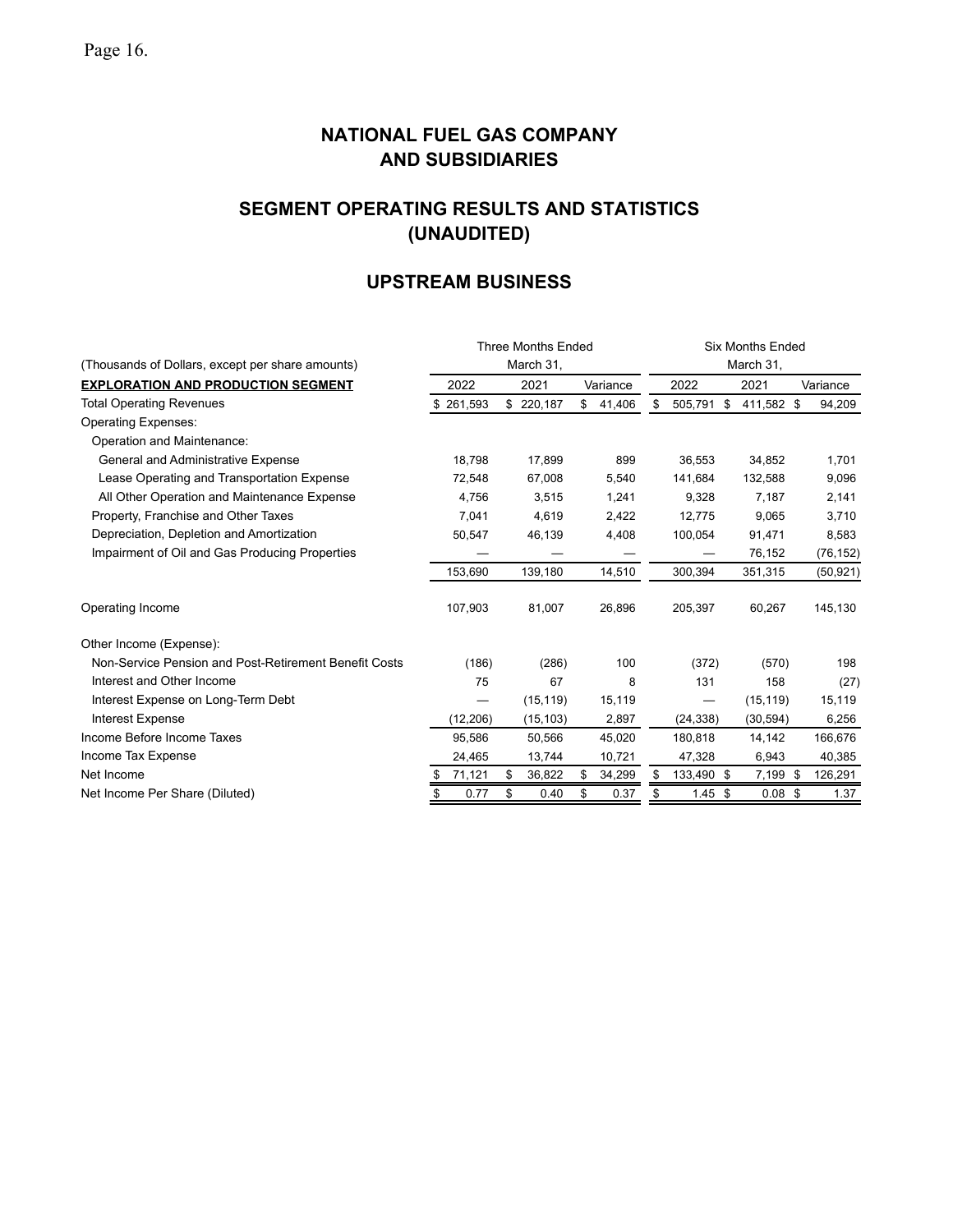## **SEGMENT OPERATING RESULTS AND STATISTICS (UNAUDITED)**

### **MIDSTREAM BUSINESSES**

|                                                        | <b>Three Months Ended</b>                                                      |           |    |           |    |          | <b>Six Months Ended</b> |            |  |            |  |          |  |
|--------------------------------------------------------|--------------------------------------------------------------------------------|-----------|----|-----------|----|----------|-------------------------|------------|--|------------|--|----------|--|
| (Thousands of Dollars, except per share amounts)       | March 31,                                                                      |           |    |           |    |          |                         | March 31,  |  |            |  |          |  |
| PIPELINE AND STORAGE SEGMENT                           |                                                                                | 2022      |    | 2021      |    | Variance |                         | 2022       |  | 2021       |  | Variance |  |
| <b>Revenues from External Customers</b>                | \$                                                                             | 67,795    | \$ | 59,314    | \$ | 8,481    | \$                      | 129,342 \$ |  | 118,623 \$ |  | 10,719   |  |
| <b>Intersegment Revenues</b>                           |                                                                                | 27,602    |    | 27,390    |    | 212      |                         | 54,405     |  | 55,846     |  | (1, 441) |  |
| <b>Total Operating Revenues</b>                        |                                                                                | 95,397    |    | 86,704    |    | 8,693    |                         | 183,747    |  | 174,469    |  | 9,278    |  |
| <b>Operating Expenses:</b>                             |                                                                                |           |    |           |    |          |                         |            |  |            |  |          |  |
| <b>Purchased Gas</b>                                   |                                                                                | 989       |    | 216       |    | 773      |                         | 1,437      |  | 229        |  | 1,208    |  |
| Operation and Maintenance                              |                                                                                | 24,438    |    | 19,718    |    | 4,720    |                         | 46,611     |  | 40,891     |  | 5,720    |  |
| Property, Franchise and Other Taxes                    |                                                                                | 8,599     |    | 8,200     |    | 399      |                         | 17,180     |  | 16,643     |  | 537      |  |
| Depreciation, Depletion and Amortization               |                                                                                | 17,294    |    | 15,729    |    | 1,565    |                         | 33,095     |  | 31,197     |  | 1,898    |  |
|                                                        |                                                                                | 51,320    |    | 43,863    |    | 7,457    |                         | 98,323     |  | 88,960     |  | 9,363    |  |
| Operating Income                                       |                                                                                | 44,077    |    | 42,841    |    | 1,236    |                         | 85,424     |  | 85,509     |  | (85)     |  |
| Other Income (Expense):                                |                                                                                |           |    |           |    |          |                         |            |  |            |  |          |  |
| Non-Service Pension and Post-Retirement Benefit Credit |                                                                                | 767       |    | 125       |    | 642      |                         | 1,534      |  | 250        |  | 1,284    |  |
| Interest and Other Income                              |                                                                                | 192       |    | 939       |    | (747)    |                         | 1,595      |  | 1,795      |  | (200)    |  |
| <b>Interest Expense</b>                                |                                                                                | (10, 618) |    | (10, 552) |    | (66)     |                         | (20, 750)  |  | (21, 283)  |  | 533      |  |
| Income Before Income Taxes                             |                                                                                | 34,418    |    | 33,353    |    | 1,065    |                         | 67,803     |  | 66,271     |  | 1,532    |  |
| Income Tax Expense                                     |                                                                                | 8,948     |    | 8,425     |    | 523      |                         | 17,166     |  | 17,159     |  | 7        |  |
| Net Income                                             | \$                                                                             | 25,470    |    | \$24,928  | \$ | 542      | \$                      | 50,637 \$  |  | 49,112 \$  |  | 1,525    |  |
| Net Income Per Share (Diluted)                         | \$                                                                             | 0.28      | \$ | 0.27      | \$ | 0.01     | \$                      | $0.55$ \$  |  | $0.54$ \$  |  | 0.01     |  |
|                                                        |                                                                                |           |    |           |    |          |                         |            |  |            |  |          |  |
|                                                        | <b>Three Months Ended</b><br><b>Six Months Ended</b><br>March 31,<br>March 31, |           |    |           |    |          |                         |            |  |            |  |          |  |
| <b>GATHERING SEGMENT</b>                               |                                                                                | 2022      |    | 2021      |    | Variance |                         | 2022       |  | 2021       |  | Variance |  |
| <b>Revenues from External Customers</b>                | \$                                                                             | 3,157     | \$ | 671       | \$ | 2,486    | \$                      | $7,202$ \$ |  | $1,021$ \$ |  | 6,181    |  |
| <b>Intersegment Revenues</b>                           |                                                                                | 49,447    |    | 49,591    |    | (144)    |                         | 97,627     |  | 96,249     |  | 1,378    |  |
| <b>Total Operating Revenues</b>                        |                                                                                | 52,604    |    | 50,262    |    | 2,342    |                         | 104,829    |  | 97,270     |  | 7,559    |  |
|                                                        |                                                                                |           |    |           |    |          |                         |            |  |            |  |          |  |

| Total Operating Revenues                              | 52,604  | 50,262        |   | 2,342 | 104,829        | 97,270           | 7,559 |
|-------------------------------------------------------|---------|---------------|---|-------|----------------|------------------|-------|
| <b>Operating Expenses:</b>                            |         |               |   |       |                |                  |       |
| Operation and Maintenance                             | 9,551   | 8,833         |   | 718   | 17,739         | 16,035           | 1,704 |
| Property, Franchise and Other Taxes                   | (3)     |               | 5 | (8)   | $\overline{2}$ | 18               | (16)  |
| Depreciation, Depletion and Amortization              | 8,362   | 8,096         |   | 266   | 16,753         | 16,001           | 752   |
|                                                       | 17,910  | 16,934        |   | 976   | 34,494         | 32,054           | 2,440 |
| Operating Income                                      | 34,694  | 33,328        |   | 1,366 | 70,335         | 65,216           | 5,119 |
| Other Income (Expense):                               |         |               |   |       |                |                  |       |
| Non-Service Pension and Post-Retirement Benefit Costs | (56)    | (68)          |   | 12    | (112)          | (135)            | 23    |
| Interest and Other Income                             | 18      |               | 9 | 9     | 27             | 243              | (216) |
| Interest Expense on Long-Term Debt                    |         | (965)         |   | 965   |                | (965)            | 965   |
| Interest Expense                                      | (4,071) | (4,201)       |   | 130   | (8,219)        | (8, 332)         | 113   |
| Income Before Income Taxes                            | 30,585  | 28,103        |   | 2,482 | 62,031         | 56,027           | 6,004 |
| Income Tax Expense                                    | 8,493   | 7,403         |   | 1,090 | 16,802         | 14,777           | 2,025 |
| Net Income                                            | 22,092  | 20,700<br>\$. |   | 1,392 | 45,229<br>S    | 41,250 \$        | 3,979 |
| Net Income Per Share (Diluted)                        | 0.24    | 0.23<br>\$    |   | 0.01  | 0.49           | $0.45$ \$<br>\$. | 0.04  |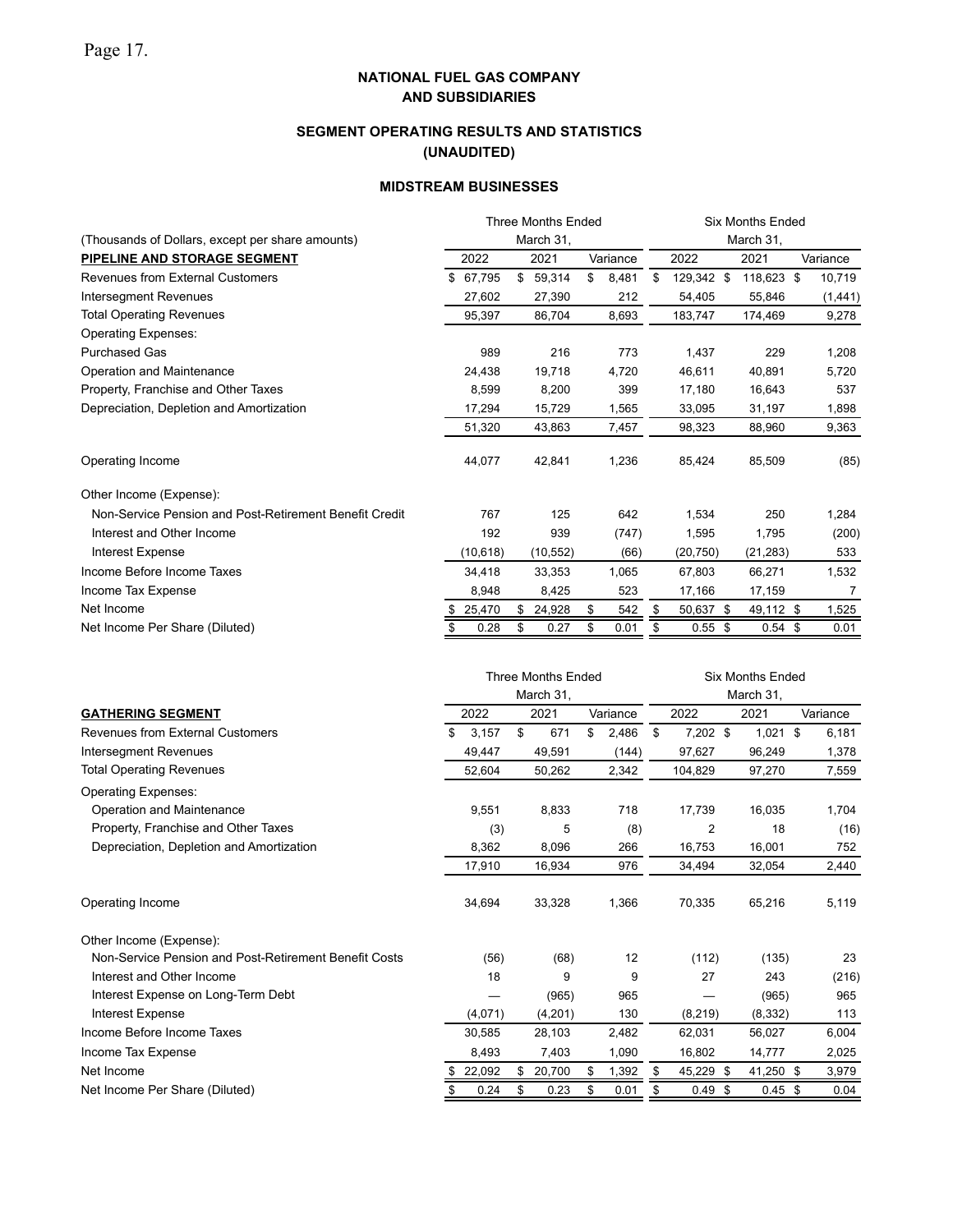## **SEGMENT OPERATING RESULTS AND STATISTICS (UNAUDITED)**

## **DOWNSTREAM BUSINESS**

|                                                                   |           | <b>Three Months Ended</b> |              | <b>Six Months Ended</b> |            |          |  |  |  |
|-------------------------------------------------------------------|-----------|---------------------------|--------------|-------------------------|------------|----------|--|--|--|
| (Thousands of Dollars, except per share amounts)                  |           | March 31,                 |              | March 31,               |            |          |  |  |  |
| <b>UTILITY SEGMENT</b>                                            | 2022      | 2021                      | Variance     | 2022                    | 2021       | Variance |  |  |  |
| <b>Revenues from External Customers</b>                           | \$369.092 | \$270,784                 | \$<br>98,308 | \$<br>605.776 \$        | 459.684 \$ | 146,092  |  |  |  |
| Intersegment Revenues                                             | 110       | 97                        | 13           | 184                     | 197        | (13)     |  |  |  |
| <b>Total Operating Revenues</b>                                   | 369,202   | 270,881                   | 98,321       | 605.960                 | 459,881    | 146,079  |  |  |  |
| <b>Operating Expenses:</b>                                        |           |                           |              |                         |            |          |  |  |  |
| <b>Purchased Gas</b>                                              | 225,469   | 133,132                   | 92,337       | 352,680                 | 210,164    | 142,516  |  |  |  |
| Operation and Maintenance                                         | 54,249    | 52,864                    | 1,385        | 101,710                 | 98,116     | 3,594    |  |  |  |
| Property, Franchise and Other Taxes                               | 11,955    | 11,000                    | 955          | 22,013                  | 20,748     | 1,265    |  |  |  |
| Depreciation, Depletion and Amortization                          | 14,997    | 14,311                    | 686          | 29,827                  | 28,305     | 1,522    |  |  |  |
|                                                                   | 306,670   | 211,307                   | 95,363       | 506,230                 | 357,333    | 148,897  |  |  |  |
| Operating Income                                                  | 62,532    | 59,574                    | 2,958        | 99,730                  | 102,548    | (2,818)  |  |  |  |
| Other Income (Expense):                                           |           |                           |              |                         |            |          |  |  |  |
| Non-Service Pension and Post-Retirement Benefit Credit<br>(Costs) | 13,023    | (12, 243)                 | 25,266       | 8,697                   | (18, 927)  | 27,624   |  |  |  |
| Interest and Other Income                                         | 289       | 443                       | (154)        | 813                     | 1,181      | (368)    |  |  |  |
| <b>Interest Expense</b>                                           | (5,504)   | (5, 495)                  | (9)          | (11,028)                | (10, 947)  | (81)     |  |  |  |
| Income Before Income Taxes                                        | 70,340    | 42,279                    | 28,061       | 98,212                  | 73,855     | 24,357   |  |  |  |
| Income Tax Expense                                                | 17,292    | 10,235                    | 7,057        | 23,034                  | 18,774     | 4,260    |  |  |  |
| Net Income                                                        | 53,048    | 32,044<br>\$              | 21,004<br>S  | 75,178 \$<br>\$         | 55,081 \$  | 20,097   |  |  |  |
| Net Income Per Share (Diluted)                                    | 0.58      | \$<br>0.35                | 0.23<br>S    | $0.82 \text{ } $$<br>S  | 0.60~\$    | 0.22     |  |  |  |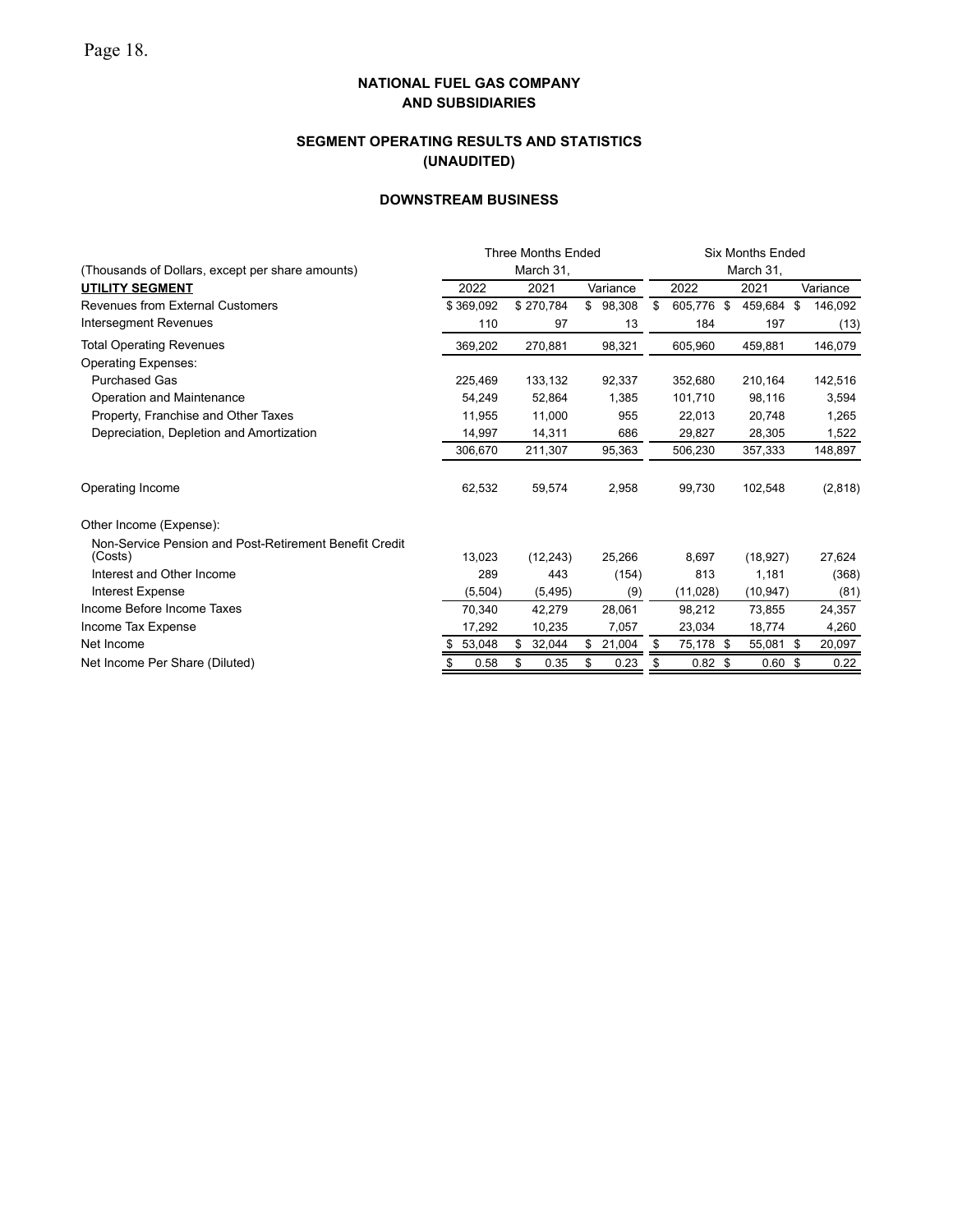#### **SEGMENT OPERATING RESULTS AND STATISTICS (UNAUDITED)**

| (Thousands of Dollars, except per share amounts)      |      | <b>Three Months Ended</b><br>March 31, | <b>Six Months Ended</b><br>March 31, |          |            |               |  |  |
|-------------------------------------------------------|------|----------------------------------------|--------------------------------------|----------|------------|---------------|--|--|
| <b>ALL OTHER</b>                                      | 2022 | 2021                                   | Variance                             | 2022     | 2021       | Variance      |  |  |
| Revenues from External Customers                      |      | \$<br>64                               | (64)                                 | \$<br>\$ | $1,175$ \$ | (1, 175)      |  |  |
| Intersegment Revenues                                 |      |                                        | (1)                                  | 6        | 20         | (14)          |  |  |
| <b>Total Operating Revenues</b>                       |      | 65                                     | (65)                                 | 6        | 1,195      | (1, 189)      |  |  |
| <b>Operating Expenses:</b>                            |      |                                        |                                      |          |            |               |  |  |
| <b>Purchased Gas</b>                                  |      | 6                                      | (6)                                  | 6        | 2,293      | (2, 287)      |  |  |
| Operation and Maintenance                             |      | (81)                                   | 81                                   | 5        | 683        | (678)         |  |  |
| Property, Franchise and Other Taxes                   |      | 38                                     | (38)                                 |          | 47         | (47)          |  |  |
| Depreciation, Depletion and Amortization              |      | 9                                      | (9)                                  |          | 394        | (394)         |  |  |
|                                                       |      | (28)                                   | 28                                   | 11       | 3,417      | (3, 406)      |  |  |
| Gain on Sale of Timber Properties                     |      |                                        |                                      |          | 51,066     | (51,066)      |  |  |
| Operating Income (Loss)                               |      | 93                                     | (93)                                 | (5)      | 48,844     | (48, 849)     |  |  |
| Other Income (Expense):                               |      |                                        |                                      |          |            |               |  |  |
| Non-Service Pension and Post-Retirement Benefit Costs |      | (3)                                    | 3                                    |          | (7)        |               |  |  |
| Interest and Other Income                             |      | 41                                     | (41)                                 | 2        | 225        | (223)         |  |  |
| Income (Loss) before Income Taxes                     |      | 131                                    | (131)                                | (3)      | 49,062     | (49,065)      |  |  |
| Income Tax Expense                                    |      | 1,114                                  | (1, 114)                             |          | 12,485     | (12, 481)     |  |  |
| Net Income (Loss)                                     |      | (983)                                  | 983<br>\$                            | $(7)$ \$ | 36,577     | (36,584)<br>S |  |  |
| Net Income (Loss) Per Share (Diluted)                 |      | (0.01)                                 | 0.01                                 |          | 0.40~\$    | (0.40)        |  |  |

|                                                       |          |    | <b>Three Months Ended</b> |  | <b>Six Months Ended</b> |    |              |  |           |    |           |
|-------------------------------------------------------|----------|----|---------------------------|--|-------------------------|----|--------------|--|-----------|----|-----------|
|                                                       |          |    | March 31,                 |  |                         |    |              |  | March 31, |    |           |
| <b>CORPORATE</b>                                      | 2022     |    | 2021                      |  | Variance                |    | 2022         |  | 2021      |    | Variance  |
| Revenues from External Customers                      | 83       | \$ | 95                        |  | (12)                    | \$ | 166 \$       |  | 190 \$    |    | (24)      |
| <b>Intersegment Revenues</b>                          | 1,082    |    | 1,027                     |  | 55                      |    | 2,165        |  | 1,691     |    | 474       |
| <b>Total Operating Revenues</b>                       | 1,165    |    | 1,122                     |  | 43                      |    | 2,331        |  | 1,881     |    | 450       |
| <b>Operating Expenses:</b>                            |          |    |                           |  |                         |    |              |  |           |    |           |
| Operation and Maintenance                             | 3,835    |    | 3,743                     |  | 92                      |    | 6,844        |  | 6,342     |    | 502       |
| Property, Franchise and Other Taxes                   | 125      |    | 125                       |  |                         |    | 249          |  | 247       |    | 2         |
| Depreciation, Depletion and Amortization              | 45       |    | 58                        |  | (13)                    |    | 94           |  | 94        |    |           |
|                                                       | 4,005    |    | 3,926                     |  | 79                      |    | 7,187        |  | 6,683     |    | 504       |
| <b>Operating Loss</b>                                 | (2,840)  |    | (2,804)                   |  | (36)                    |    | (4, 856)     |  | (4,802)   |    | (54)      |
| Other Income (Expense):                               |          |    |                           |  |                         |    |              |  |           |    |           |
| Non-Service Pension and Post-Retirement Benefit Costs | (1,017)  |    | (922)                     |  | (95)                    |    | (2,034)      |  | (1,846)   |    | (188)     |
| Interest and Other Income                             | 28,740   |    | 35,317                    |  | (6, 577)                |    | 61,918       |  | 74,296    |    | (12, 378) |
| Interest Expense on Long-Term Debt                    | (30,079) |    | (32, 736)                 |  | 2,657                   |    | (60, 209)    |  | (64, 992) |    | 4,783     |
| Other Interest Expense                                | (947)    |    | (641)                     |  | (306)                   |    | (1,604)      |  | (2, 176)  |    | 572       |
| Income (Loss) before Income Taxes                     | (6, 143) |    | (1,786)                   |  | (4, 357)                |    | (6, 785)     |  | 480       |    | (7, 265)  |
| Income Tax Expense (Benefit)                          | (1,740)  |    | (711)                     |  | (1,029)                 |    | (1,978)      |  | (511)     |    | (1, 467)  |
| Net Income (Loss)                                     | (4, 403) | S  | (1,075)                   |  | (3,328)                 | \$ | $(4,807)$ \$ |  | 991       | \$ | (5,798)   |
| Net Income (Loss) Per Share (Diluted)                 | (0.05)   | S  | (0.01)                    |  | (0.04)                  |    | $(0.05)$ \$  |  | $0.01$ \$ |    | (0.06)    |

|                                  |      |           |      | <b>Three Months Ended</b> | <b>Six Months Ended</b> |  |              |                |          |  |
|----------------------------------|------|-----------|------|---------------------------|-------------------------|--|--------------|----------------|----------|--|
|                                  |      |           |      | March 31,                 |                         |  |              | March 31,      |          |  |
| <b>INTERSEGMENT ELIMINATIONS</b> | 2022 |           | 2021 |                           | Variance                |  | 2022         | 2021           | Variance |  |
| <b>Intersegment Revenues</b>     | S.   | (78, 241) | \$   | (78, 106)                 | (135)                   |  | (154,387) \$ | $(154,003)$ \$ | (384)    |  |
| <b>Operating Expenses:</b>       |      |           |      |                           |                         |  |              |                |          |  |
| <b>Purchased Gas</b>             |      | (26, 866) |      | (26, 693)                 | (173)                   |  | (52,904)     | (54, 406)      | 1,502    |  |
| Operation and Maintenance        |      | (51, 375) |      | (51, 413)                 | 38                      |  | (101, 483)   | (99, 597)      | (1,886)  |  |
|                                  |      | (78, 241) |      | (78, 106)                 | (135)                   |  | (154, 387)   | (154,003)      | (384)    |  |
| Operating Income                 |      |           |      |                           |                         |  |              |                |          |  |
| Other Income (Expense):          |      |           |      |                           |                         |  |              |                |          |  |
| Interest and Other Deductions    |      | (31, 827) |      | (34, 294)                 | 2,467                   |  | (63, 259)    | (69, 714)      | 6,455    |  |
| Interest Expense                 |      | 31,827    |      | 34.294                    | (2, 467)                |  | 63,259       | 69,714         | (6, 455) |  |
| Net Income                       |      |           |      |                           |                         |  |              |                |          |  |
| Net Income Per Share (Diluted)   |      |           |      |                           |                         |  |              |                |          |  |
|                                  |      |           |      |                           |                         |  |              |                |          |  |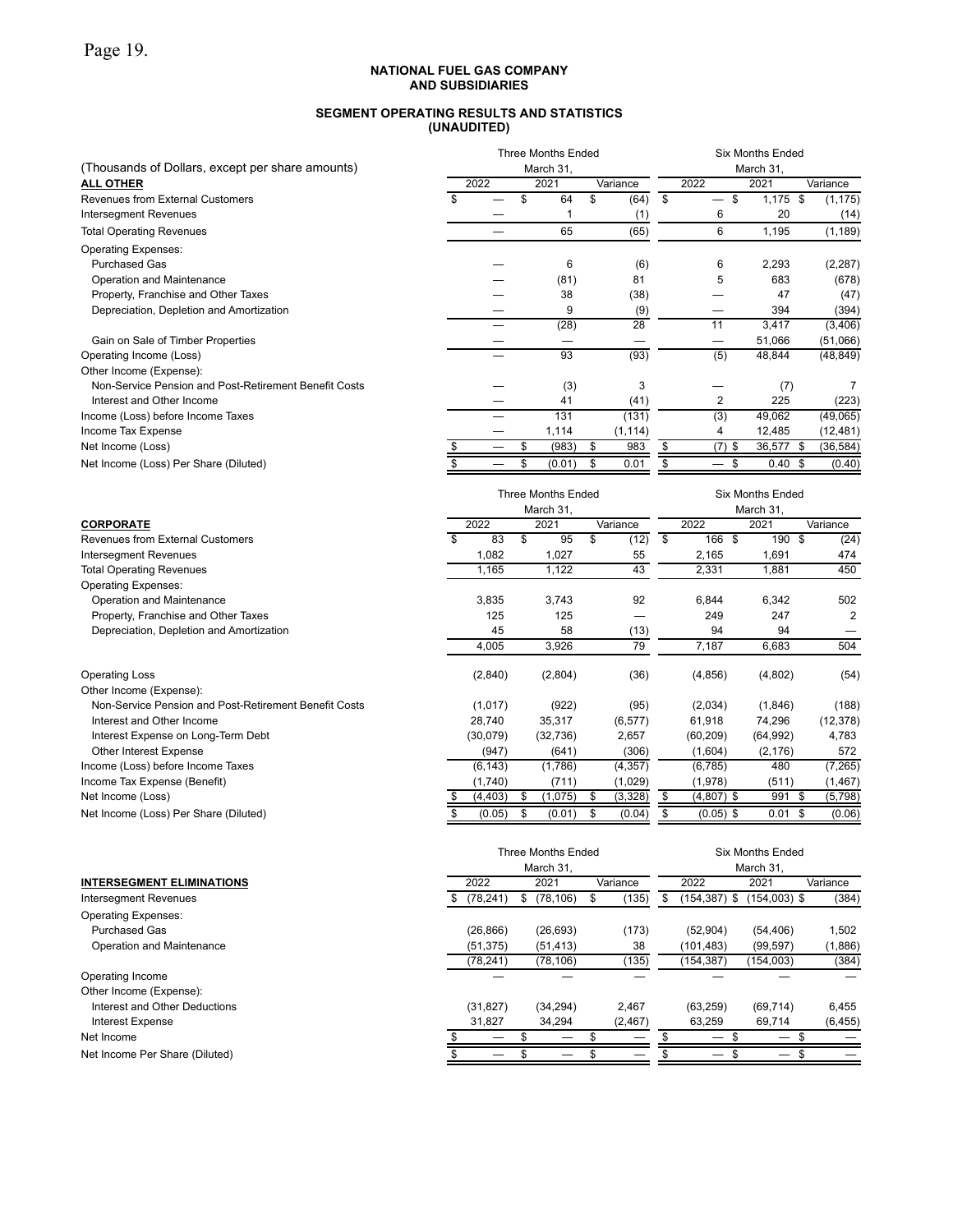### **SEGMENT INFORMATION (Continued)**

(Thousands of Dollars)

|                                                                                   |                                         | Three Months Ended<br>March 31.<br>(Unaudited) |                                |                                      |                          |    |                                      | <b>Six Months Ended</b><br>March 31,<br>(Unaudited) |                                       |                                           |      |                                       |                                      |                        |                                      |
|-----------------------------------------------------------------------------------|-----------------------------------------|------------------------------------------------|--------------------------------|--------------------------------------|--------------------------|----|--------------------------------------|-----------------------------------------------------|---------------------------------------|-------------------------------------------|------|---------------------------------------|--------------------------------------|------------------------|--------------------------------------|
|                                                                                   | 2022                                    |                                                | Increase<br>2021<br>(Decrease) |                                      |                          |    |                                      | 2022                                                |                                       |                                           | 2021 |                                       |                                      | Increase<br>(Decrease) |                                      |
| <b>Capital Expenditures:</b>                                                      |                                         |                                                |                                |                                      |                          |    |                                      |                                                     |                                       |                                           |      |                                       |                                      |                        |                                      |
| <b>Exploration and Production</b><br>Pipeline and Storage<br>Gathering<br>Utility | \$134,748<br>14.404<br>11,055<br>23,925 | (1)<br>(1)<br>(1)<br>(1)                       | \$                             | 88,271<br>47.970<br>11,099<br>24,480 | (3)<br>(3)<br>(3)<br>(3) | \$ | 46.477<br>(33, 566)<br>(44)<br>(555) | \$                                                  | 273.960<br>38.465<br>19,975<br>43,308 | $(1)(2)$ \$<br>(1)(2)<br>(1)(2)<br>(1)(2) |      | 169.610<br>91.693<br>19,419<br>41,825 | (3)(4)<br>(3)(4)<br>(3)(4)<br>(3)(4) | \$                     | 104,350<br>(53, 228)<br>556<br>1,483 |
| <b>Total Reportable Segments</b>                                                  | 184,132                                 |                                                |                                | 171,820                              |                          |    | 12,312                               |                                                     | 375,708                               |                                           |      | 322,547                               |                                      |                        | 53,161                               |
| All Other                                                                         |                                         |                                                |                                |                                      |                          |    |                                      |                                                     |                                       |                                           |      |                                       |                                      |                        |                                      |
| Corporate                                                                         | 271                                     |                                                |                                | 50                                   |                          |    | 221                                  |                                                     | 496                                   |                                           |      | 89                                    |                                      |                        | 407                                  |
| Eliminations                                                                      |                                         |                                                |                                | (373)                                |                          |    | 373                                  |                                                     |                                       |                                           |      | (219)                                 |                                      |                        | 219                                  |
| <b>Total Capital Expenditures</b>                                                 | \$184,403                               |                                                | \$                             | 171,497                              |                          | \$ | 12,906                               |                                                     | 376,204                               |                                           |      | 322,417                               |                                      | \$                     | 53,787                               |

 $(1)$  Capital expenditures for the quarter and six months ended March 31, 2022, include accounts payable and accrued liabilities related to capital expenditures of \$52.5 million, \$3.5 million, \$3.4 million, and \$4.1 million in the Exploration and Production segment, Pipeline and Storage segment, Gathering segment and Utility segment, respectively. These amounts have been excluded from the Consolidated Statement of Cash Flows at March 31, 2022, since they represent non-cash investing activities at that date.

<sup>(2)</sup> Capital expenditures for the six months ended March 31, 2022, exclude capital expenditures of \$47.9 million, \$39.4 million, \$4.8 million and \$10.6 million in the Exploration and Production segment, Pipeline and Storage segment, Gathering segment and Utility segment, respectively. These amounts were in accounts payable and accrued liabilities at September 30, 2021 and paid during the six months ended March 31, 2022. These amounts were excluded from the Consolidated Statement of Cash Flows at September 30, 2021, since they represented non-cash investing activities at that date. These amounts have been included in the Consolidated Statement of Cash Flows at March 31, 2022.

 $^{(3)}$  Capital expenditures for the quarter and six months ended March 31, 2021, include accounts payable and accrued liabilities related to capital expenditures of \$44.5 million, \$16.0 million, \$2.9 million, and \$4.7 million in the Exploration and Production segment, Pipeline and Storage segment, Gathering segment and Utility segment, respectively. These amounts have been excluded from the Consolidated Statement of Cash Flows at March 31, 2021, since they represent non-cash investing activities at that date.

<sup>(4)</sup> Capital expenditures for the six months ended March 31, 2021, exclude capital expenditures of \$45.8 million, \$17.3 million, \$13.5 million and \$10.7 million in the Exploration and Production segment, Pipeline and Storage segment, Gathering segment and Utility segment, respectively. These amounts were in accounts payable and accrued liabilities at September 30, 2020 and paid during the six months ended March 31, 2021. These amounts were excluded from the Consolidated Statement of Cash Flows at September 30, 2020, since they represented non-cash investing activities at that date. These amounts have been included in the Consolidated Statement of Cash Flows at March 31, 2021.

## **DEGREE DAYS**

|                              |        |       |       | <b>Percent Colder</b> |                          |  |  |  |  |
|------------------------------|--------|-------|-------|-----------------------|--------------------------|--|--|--|--|
|                              |        |       |       |                       | (Warmer) Than:           |  |  |  |  |
| Three Months Ended March 31. | Normal | 2022  | 2021  | Normal <sup>(1)</sup> | Last Year <sup>(1)</sup> |  |  |  |  |
| Buffalo, NY                  | 3.290  | 3.161 | 2,978 | (3.9)                 | 6.1                      |  |  |  |  |
| Erie, PA                     | 3,108  | 2,973 | 2,750 | (4.3)                 | 8.1                      |  |  |  |  |
| Six Months Ended March 31.   |        |       |       |                       |                          |  |  |  |  |
| Buffalo, NY                  | 5,543  | 4.865 | 4,899 | (12.2)                | (0.7)                    |  |  |  |  |
| Erie, PA                     | 5,152  | 4,533 | 4,447 | (12.0)                | 1.9                      |  |  |  |  |

 $(1)$  Percents compare actual 2022 degree days to normal degree days and actual 2022 degree days to actual 2021 degree days.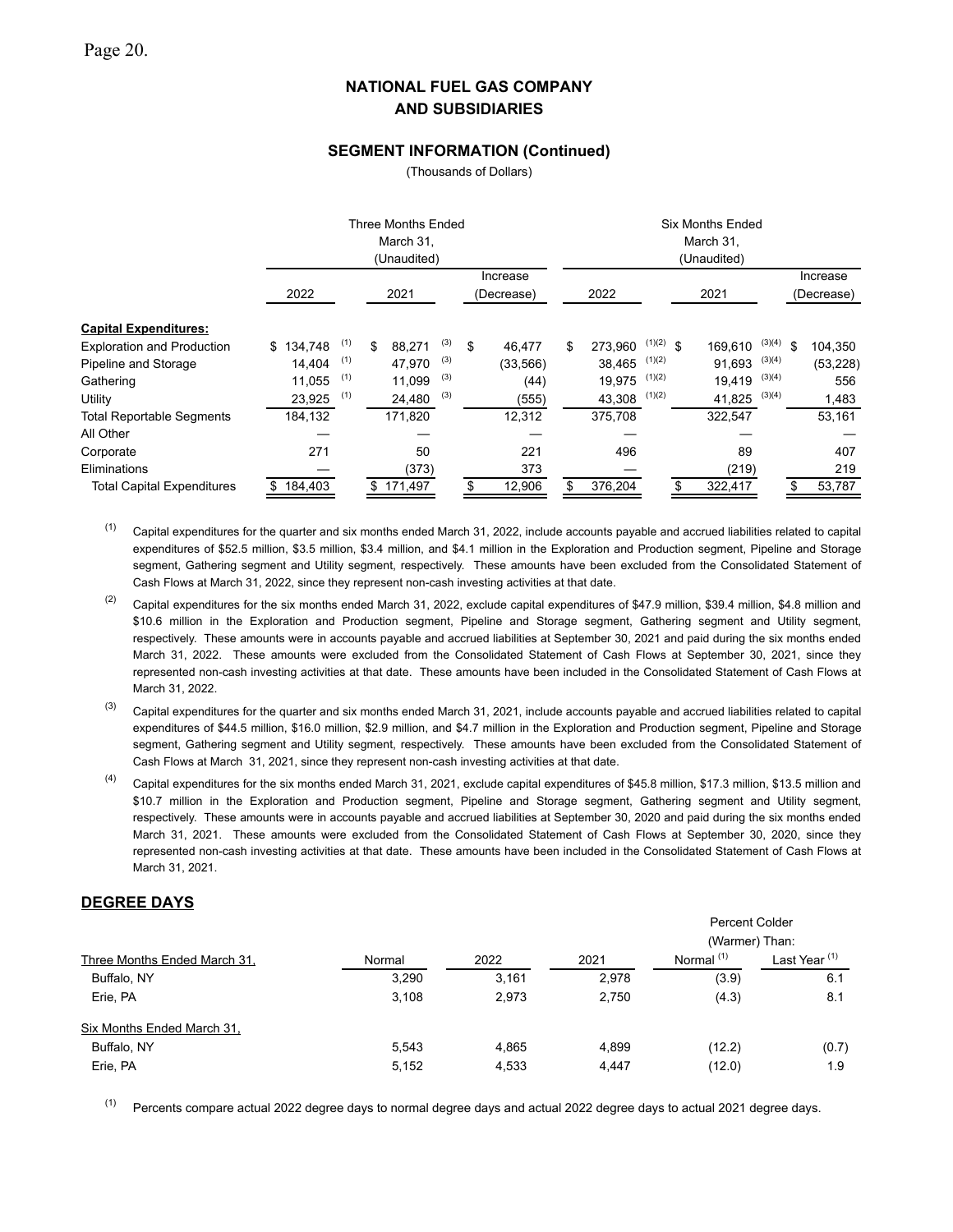## **EXPLORATION AND PRODUCTION INFORMATION**

|                                                                       |             | <b>Three Months Ended</b> |                        | <b>Six Months Ended</b> |            |                        |  |  |
|-----------------------------------------------------------------------|-------------|---------------------------|------------------------|-------------------------|------------|------------------------|--|--|
|                                                                       |             | March 31,                 |                        |                         | March 31,  |                        |  |  |
|                                                                       | 2022        | 2021                      | Increase<br>(Decrease) | 2022                    | 2021       | Increase<br>(Decrease) |  |  |
| <b>Gas Production/Prices:</b>                                         |             |                           |                        |                         |            |                        |  |  |
| Production (MMcf)                                                     |             |                           |                        |                         |            |                        |  |  |
| Appalachia                                                            | 83,565      | 81,446                    | 2,119                  | 164,954                 | 157,115    | 7,839                  |  |  |
| <b>West Coast</b>                                                     | 397         | 428                       | (31)                   | 805                     | 869        | (64)                   |  |  |
| <b>Total Production</b>                                               | 83,962      | 81,874                    | 2,088                  | 165,759                 | 157,984    | 7,775                  |  |  |
| Average Prices (Per Mcf)                                              |             |                           |                        |                         |            |                        |  |  |
| Appalachia                                                            | \$<br>3.97  | \$<br>2.28                | \$<br>1.69             | \$<br>4.18              | \$<br>2.23 | \$<br>1.95             |  |  |
| <b>West Coast</b>                                                     | 10.04       | 7.14                      | 2.90                   | 9.91                    | 6.07       | 3.84                   |  |  |
| <b>Weighted Average</b>                                               | 4.00        | 2.31                      | 1.69                   | 4.21                    | 2.25       | 1.96                   |  |  |
| Weighted Average after Hedging                                        | 2.60        | 2.28                      | 0.32                   | 2.56                    | 2.21       | 0.35                   |  |  |
| <b>Oil Production/Prices:</b>                                         |             |                           |                        |                         |            |                        |  |  |
| Production (Thousands of Barrels)                                     |             |                           |                        |                         |            |                        |  |  |
| Appalachia                                                            | 1           | 1                         |                        |                         | 1          |                        |  |  |
| <b>West Coast</b>                                                     | 522         | 561                       | (39)                   | 1,070                   | 1,124      | (54)                   |  |  |
| <b>Total Production</b>                                               | 523         | 562                       | (39)                   | 1,071                   | 1,125      | (54)                   |  |  |
| Average Prices (Per Barrel)                                           |             |                           |                        |                         |            |                        |  |  |
| Appalachia                                                            | \$<br>78.32 | \$48.47                   | \$<br>29.85            | \$75.38                 | \$43.83    | \$<br>31.55            |  |  |
| <b>West Coast</b>                                                     | 94.95       | 59.83                     | 35.12                  | 85.93                   | 51.64      | 34.29                  |  |  |
| <b>Weighted Average</b>                                               | 94.93       | 59.82                     | 35.11                  | 85.93                   | 51.63      | 34.30                  |  |  |
| Weighted Average after Hedging                                        | 70.45       | 57.11                     | 13.34                  | 67.30                   | 53.50      | 13.80                  |  |  |
| <b>Total Production (MMcfe)</b>                                       | 87,100      | 85,246                    | 1,854                  | 172,185                 | 164,734    | 7,451                  |  |  |
| <b>Selected Operating Performance Statistics:</b>                     |             |                           |                        |                         |            |                        |  |  |
| General & Administrative Expense per Mcfe <sup>(1)</sup>              | 0.22<br>\$  | \$<br>0.21                | \$<br>0.01             | \$<br>0.21              | \$<br>0.21 | \$                     |  |  |
| Lease Operating and Transportation Expense per Mcfe <sup>(1)(2)</sup> | \$<br>0.83  | \$<br>0.79                | \$<br>0.04             | \$<br>0.82              | \$<br>0.80 | \$<br>0.02             |  |  |
| Depreciation, Depletion & Amortization per Mcfe <sup>(1)</sup>        | \$<br>0.58  | \$<br>0.54                | \$<br>0.04             | \$<br>0.58              | \$<br>0.56 | \$<br>0.02             |  |  |

(1) Refer to page 16 for the General and Administrative Expense, Lease Operating and Transportation Expense and Depreciation, Depletion, and Amortization Expense for the Exploration and Production segment.

<sup>(2)</sup> Amounts include transportation expense of \$0.55 and \$0.57 per Mcfe for the three months ended March 31, 2022 and March 31, 2021, respectively. Amounts include transportation expense of \$0.56 and \$0.57 per Mcfe for the six months ended March 31, 2022 and March 31, 2021, respectively.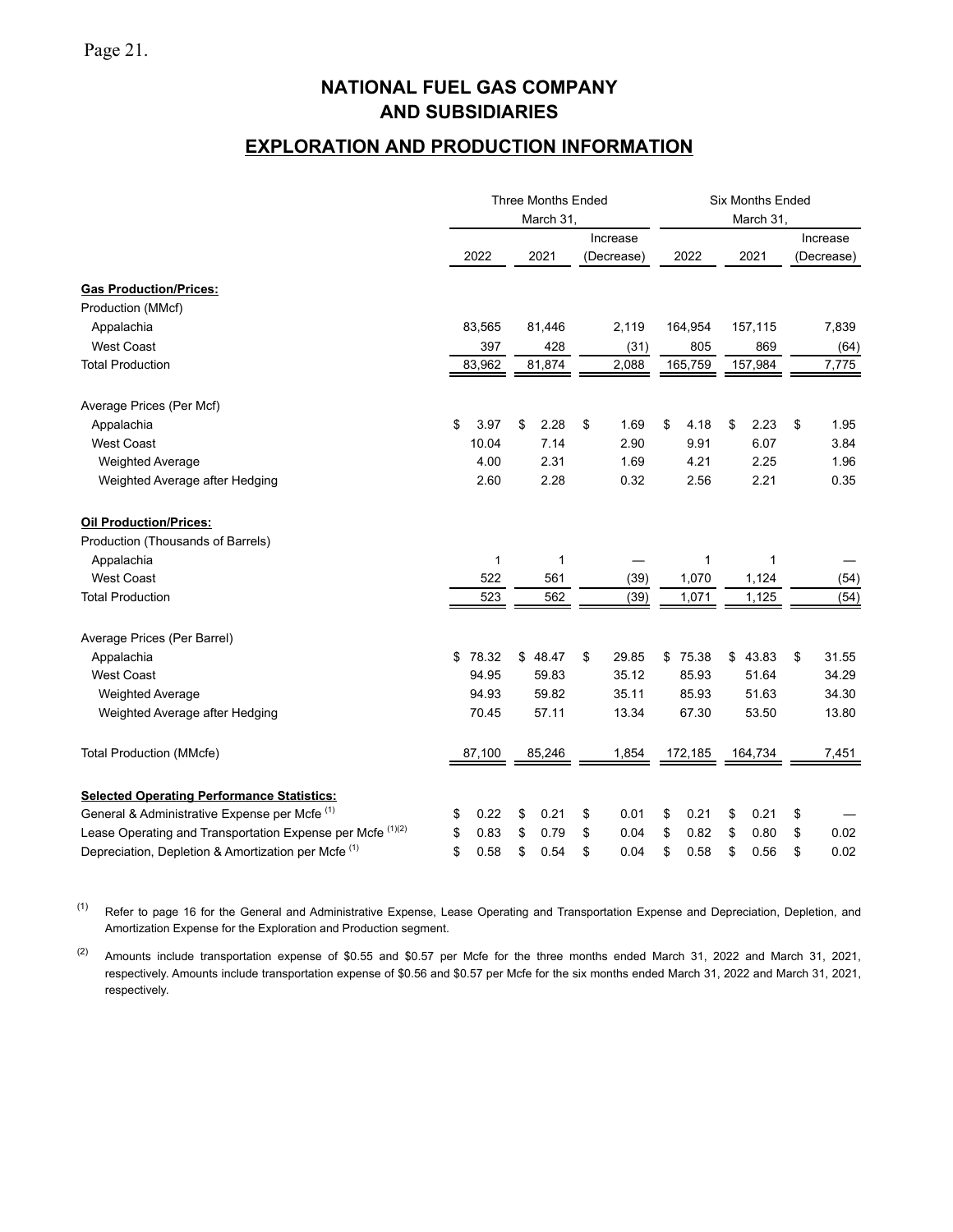Page 22.

## **NATIONAL FUEL GAS COMPANY AND SUBSIDIARIES**

## **EXPLORATION AND PRODUCTION INFORMATION**

| <b>Hedging Summary for Remaining Six Months of</b>  |                   |               |                                                    |
|-----------------------------------------------------|-------------------|---------------|----------------------------------------------------|
| Fiscal 2022<br>Oil Swaps                            | <u>Volume</u>     |               | <b>Average Hedge Price</b>                         |
| <b>Brent</b>                                        | 570,000 BBL       |               | \$58.28 / BBL                                      |
| <b>NYMEX</b>                                        | 78,000 BBL        |               | \$ 51.00 / BBL                                     |
| Total                                               | 648,000 BBL       |               | \$57.40 / BBL                                      |
| Gas Swaps                                           |                   |               |                                                    |
| <b>NYMEX</b>                                        | 107,160,000 MMBTU |               | \$ 2.76 / MMBTU                                    |
| <b>Fixed Price Physical Sales</b>                   | 38,061,033 MMBTU  |               | \$ 2.65 / MMBTU                                    |
| <b>Total</b>                                        | 145,221,033 MMBTU |               | \$ 2.73 / MMBTU                                    |
| <b>Hedging Summary for Fiscal 2023</b>              | Volume            |               | <b>Average Hedge Price</b>                         |
| Oil Swaps                                           |                   |               |                                                    |
| <b>Brent</b>                                        | 480,000 BBL       |               | \$58.48/BBL                                        |
| <b>Total</b>                                        | 480,000 BBL       |               | \$58.48 / BBL                                      |
| Gas Swaps                                           |                   |               |                                                    |
| <b>NYMEX</b>                                        | 116,200,000 MMBTU |               | \$ 2.79 / MMBTU                                    |
| No Cost Collars                                     | 70,400,000 MMBTU  |               | \$ 3.11 / MMBTU (Floor) / \$3.64 / MMBTU (Ceiling) |
| <b>Fixed Price Physical Sales</b>                   | 72,896,598 MMBTU  |               | \$ 2.45 / MMBTU                                    |
| Total                                               | 259,496,598 MMBTU |               |                                                    |
| <b>Hedging Summary for Fiscal 2024</b><br>Oil Swaps | <b>Volume</b>     |               | <b>Average Hedge Price</b>                         |
| <b>Brent</b>                                        | 120,000 BBL       |               | \$50.30 / BBL                                      |
| Total                                               | 120,000 BBL       |               | \$50.30 / BBL                                      |
| Gas Swaps                                           |                   |               |                                                    |
| <b>NYMEX</b>                                        | 61,080,000 MMBTU  |               | \$ 2.72 / MMBTU                                    |
| No Cost Collars                                     | 59,200,000 MMBTU  |               | \$ 3.20 / MMBTU (Floor) / \$3.78 / MMBTU (Ceiling) |
| <b>Fixed Price Physical Sales</b>                   | 59,807,855 MMBTU  |               | \$ 2.22 / MMBTU                                    |
| Total                                               | 180,087,855 MMBTU |               |                                                    |
| <b>Hedging Summary for Fiscal 2025</b>              | <b>Volume</b>     |               | <b>Average Hedge Price</b>                         |
| Oil Swaps                                           |                   |               |                                                    |
| <b>Brent</b>                                        | 120,000 BBL       |               | \$50.32 / BBL                                      |
| Total                                               | 120,000 BBL       |               | \$50.32 / BBL                                      |
| Gas Swaps                                           |                   |               |                                                    |
| <b>NYMEX</b>                                        | 23,660,000 MMBTU  |               | \$ 2.74 / MMBTU                                    |
| No Cost Collars                                     | 22,400,000 MMBTU  |               | \$ 3.24 / MMBTU (Floor) / \$3.65 / MMBTU (Ceiling) |
| <b>Fixed Price Physical Sales</b>                   | 56,366,847 MMBTU  |               | \$ 2.21 / MMBTU                                    |
| Total                                               | 102,426,847 MMBTU |               |                                                    |
| <b>Hedging Summary for Fiscal 2026</b>              | <b>Volume</b>     |               | <b>Average Hedge Price</b>                         |
| <b>Gas Swaps</b>                                    |                   |               |                                                    |
| <b>NYMEX</b>                                        | 1,720,000 MMBTU   |               | \$ 2.75 / MMBTU                                    |
| No Cost Collars                                     | 19,200,000 MMBTU  |               | \$ 3.25 / MMBTU (Floor) / \$3.61 / MMBTU (Ceiling) |
| <b>Fixed Price Physical Sales</b>                   | 58,883,559 MMBTU  |               | \$ 2.30 / MMBTU                                    |
| Total                                               | 79,803,559 MMBTU  |               |                                                    |
| <b>Hedging Summary for Fiscal 2027</b>              | <b>Volume</b>     |               | <b>Average Hedge Price</b>                         |
| No Cost Collars                                     | 1,600,000 MMBTU   |               | \$ 3.25 / MMBTU (Floor) / \$3.61 / MMBTU (Ceiling) |
| <b>Fixed Price Physical Sales</b>                   | 43,434,257 MMBTU  |               | \$ 2.35 / MMBTU                                    |
| Total                                               | 45,034,257 MMBTU  |               |                                                    |
| <b>Hedging Summary for Fiscal 2028</b>              | <b>Volume</b>     |               | <b>Average Hedge Price</b>                         |
| <b>Fixed Price Physical Sales</b>                   | 11,850,451 MMBTU  |               | \$ 2.48 / MMBTU                                    |
| <b>Hedging Summary for Fiscal 2029</b>              | <b>Volume</b>     |               | <b>Average Hedge Price</b>                         |
| <b>Fixed Price Physical Sales</b>                   |                   | 766,673 MMBTU | \$ 2.54 / MMBTU                                    |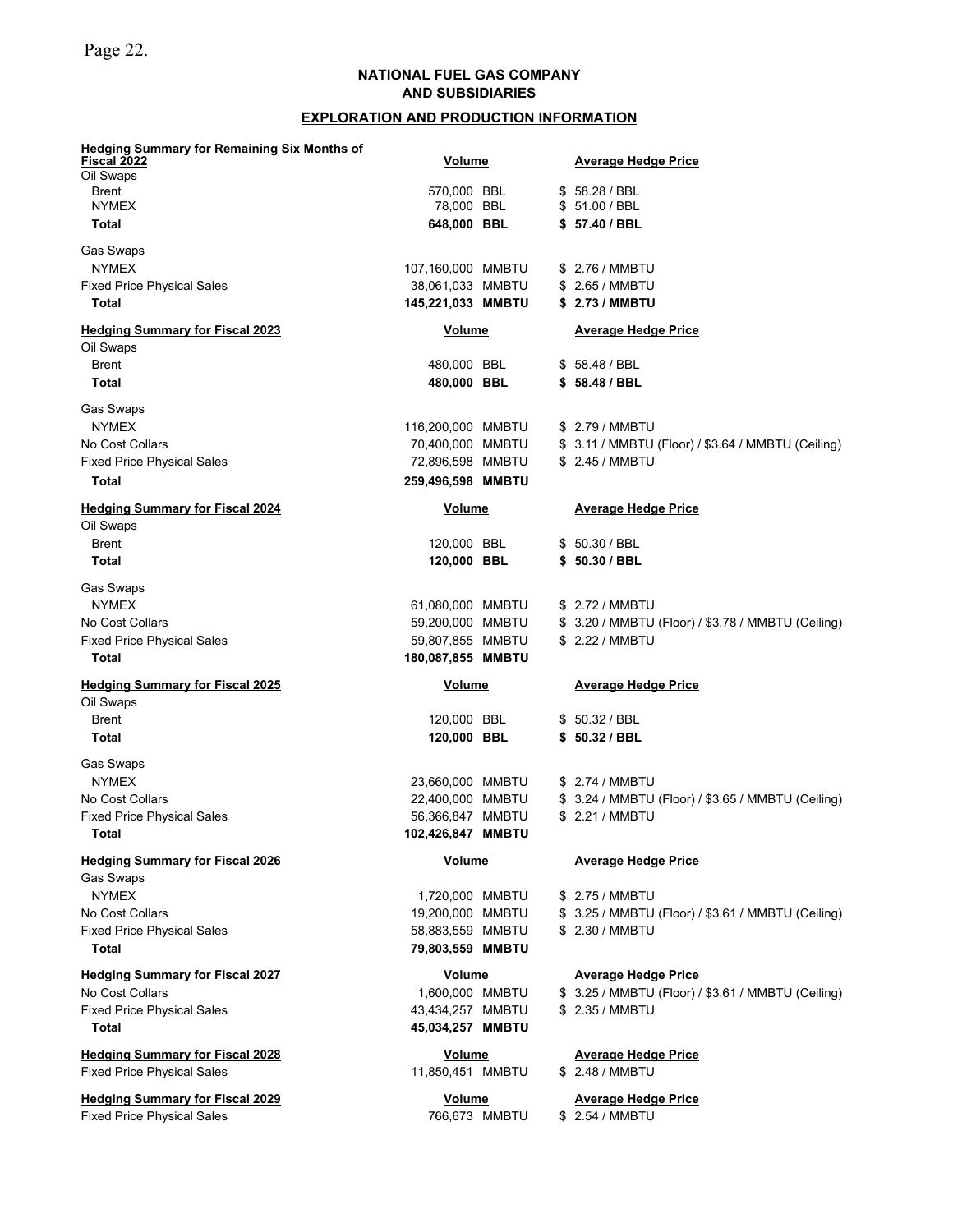# **Pipeline & Storage Throughput - (millions of cubic feet - MMcf)**

|                                      |         | Three Months Ended   |            | <b>Six Months Ended</b><br>March 31, |           |            |  |  |  |  |
|--------------------------------------|---------|----------------------|------------|--------------------------------------|-----------|------------|--|--|--|--|
|                                      |         | March 31,            |            |                                      |           |            |  |  |  |  |
|                                      |         |                      | Increase   |                                      |           | Increase   |  |  |  |  |
|                                      | 2022    | 2021                 | (Decrease) | 2022                                 | 2021      | (Decrease) |  |  |  |  |
| Firm Transportation - Affiliated     | 46,459  | 43.124               | 3,335      | 74,656                               | 73,088    | 1,568      |  |  |  |  |
| Firm Transportation - Non-Affiliated | 185,571 | 166,372              | 19.199     | 350.967                              | 339.436   | 11,531     |  |  |  |  |
| Interruptible Transportation         | 752     | 435                  | 317        | 1,520                                | 1,024     | 496        |  |  |  |  |
|                                      | 232,782 | 209,931<br>22,851    |            | 427,143                              | 413,548   | 13,595     |  |  |  |  |
| <b>Gathering Volume - (MMcf)</b>     |         |                      |            |                                      |           |            |  |  |  |  |
|                                      |         | Three Months Ended   |            | Six Months Ended                     |           |            |  |  |  |  |
|                                      |         | March 31,            |            |                                      | March 31, |            |  |  |  |  |
|                                      |         | Increase<br>Increase |            |                                      |           |            |  |  |  |  |
|                                      | 2022    | 2021                 | (Decrease) | 2022                                 | 2021      | (Decrease) |  |  |  |  |
| <b>Gathered Volume</b>               | 103,736 | 95,121               | 8,615      | 204,829                              | 183,466   | 21,363     |  |  |  |  |

## **Utility Throughput - (MMcf)**

|                          |        | <b>Three Months Ended</b> |            | <b>Six Months Ended</b> |        |                        |  |  |  |  |
|--------------------------|--------|---------------------------|------------|-------------------------|--------|------------------------|--|--|--|--|
|                          |        | March 31,                 |            |                         |        |                        |  |  |  |  |
|                          |        |                           | Increase   |                         |        | Increase<br>(Decrease) |  |  |  |  |
|                          | 2022   | 2021                      | (Decrease) | 2022                    | 2021   |                        |  |  |  |  |
| Retail Sales:            |        |                           |            |                         |        |                        |  |  |  |  |
| <b>Residential Sales</b> | 32.026 | 29,052                    | 2.974      | 49.521                  | 47.465 | 2,056                  |  |  |  |  |
| <b>Commercial Sales</b>  | 4,923  | 4,309                     | 614        | 7,466                   | 6,836  | 630                    |  |  |  |  |
| <b>Industrial Sales</b>  | 268    | 223                       | 45         | 392                     | 376    | 16                     |  |  |  |  |
|                          | 37.217 | 33.584                    | 3.633      | 57.379                  | 54.677 | 2,702                  |  |  |  |  |
| Transportation           | 25,745 | 24,584                    | 1,161      | 43,338                  | 42,518 | 820                    |  |  |  |  |
|                          | 62,962 | 58,168                    | 4,794      | 100,717                 | 97,195 | 3,522                  |  |  |  |  |
|                          |        |                           |            |                         |        |                        |  |  |  |  |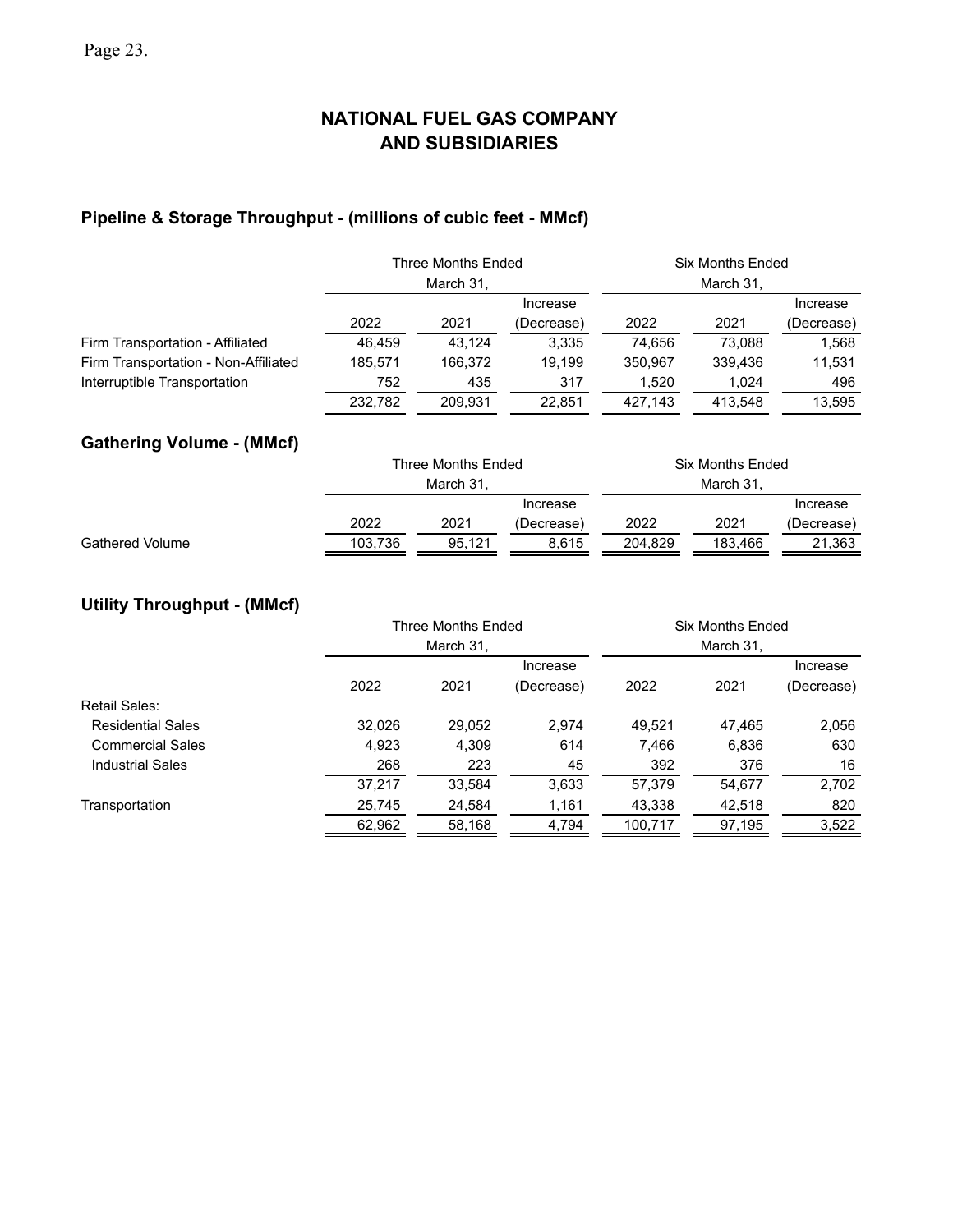### **NON-GAAP FINANCIAL MEASURES**

In addition to financial measures calculated in accordance with generally accepted accounting principles (GAAP), this press release contains information regarding Adjusted Operating Results, Adjusted EBITDA and free cash flow, which are non-GAAP financial measures. The Company believes that these non-GAAP financial measures are useful to investors because they provide an alternative method for assessing the Company's ongoing operating results or liquidity and for comparing the Company's financial performance to other companies. The Company's management uses these non-GAAP financial measures for the same purpose, and for planning and forecasting purposes. The presentation of non-GAAP financial measures is not meant to be a substitute for financial measures in accordance with GAAP.

Management defines Adjusted Operating Results as reported GAAP earnings before items impacting comparability. The following table reconciles National Fuel's reported GAAP earnings to Adjusted Operating Results for the six months ended March 31, 2022 and 2021:

|                                                                               |    | <b>Three Months Ended</b> |           |          | <b>Six Months Ended</b> |           |    |           |  |
|-------------------------------------------------------------------------------|----|---------------------------|-----------|----------|-------------------------|-----------|----|-----------|--|
|                                                                               |    |                           | March 31, |          |                         | March 31, |    |           |  |
| (in thousands except per share amounts)                                       |    | 2022                      |           | 2021     |                         | 2022      |    | 2021      |  |
| <b>Reported GAAP Earnings</b>                                                 | \$ | 167,328                   | \$        | 112,436  | \$                      | 299,720   | \$ | 190,210   |  |
| Items impacting comparability:                                                |    |                           |           |          |                         |           |    |           |  |
| Reduction of other post-retirement regulatory liability (Utility)             |    | (18, 533)                 |           |          |                         | (18, 533) |    |           |  |
| Tax impact of reduction of other post-retirement regulatory liability         |    | 3,892                     |           |          |                         | 3,892     |    |           |  |
| Impairment of oil and gas properties (E&P)                                    |    |                           |           |          |                         |           |    | 76,152    |  |
| Tax impact of impairment of oil and gas properties                            |    |                           |           |          |                         |           |    | (20, 980) |  |
| Gain on sale of timber properties (Corporate/All Other)                       |    |                           |           |          |                         |           |    | (51,066)  |  |
| Tax impact of gain on sale of timber properties                               |    |                           |           |          |                         |           |    | 14,069    |  |
| Premium paid on early redemption of debt                                      |    |                           |           | 15,715   |                         |           |    | 15,715    |  |
| Tax impact of premium paid on early redemption of debt                        |    |                           |           | (4, 321) |                         |           |    | (4, 321)  |  |
| Unrealized (gain) loss on other investments (Corporate/All Other)             |    | 2,170                     |           | (848)    |                         | 6,659     |    | 450       |  |
| Tax impact of unrealized (gain) loss on other investments                     |    | (456)                     |           | 178      |                         | (1,398)   |    | (94)      |  |
| <b>Adjusted Operating Results</b>                                             |    | 154,401                   | \$        | 123,160  | S                       | 290,340   | S  | 220,135   |  |
| <b>Reported GAAP Earnings Per Share</b>                                       | \$ | 1.82                      | \$        | 1.23     | \$                      | 3.26      | \$ | 2.08      |  |
| Items impacting comparability:                                                |    |                           |           |          |                         |           |    |           |  |
| Reduction of other post-retirement regulatory liability, net of tax (Utility) |    | (0.16)                    |           |          |                         | (0.16)    |    |           |  |
| Impairment of oil and gas properties, net of tax (E&P)                        |    |                           |           |          |                         |           |    | 0.60      |  |
| Gain on sale of timber properties, net of tax (Corporate/All Other)           |    |                           |           |          |                         |           |    | (0.40)    |  |
| Premium paid on early redemption of debt, net of tax                          |    |                           |           | 0.12     |                         |           |    | 0.12      |  |
| Unrealized (gain) loss on other investments, net of tax (Corporate/All Other) |    | 0.02                      |           | (0.01)   |                         | 0.05      |    |           |  |
| <b>Adjusted Operating Results Per Share</b>                                   | \$ | 1.68                      | \$        | 1.34     | \$                      | 3.15      | \$ | 2.40      |  |

Management defines Adjusted EBITDA as reported GAAP earnings before the following items: interest expense, income taxes, depreciation, depletion and amortization, other income and deductions, impairments, and other items reflected in operating income that impact comparability. The following tables reconcile National Fuel's reported GAAP earnings to Adjusted EBITDA for the three and six months ended March 31, 2022 and 2021:

|                                                | <b>Three Months Ended</b><br>March 31, |           |    |         |      | <b>Six Months Ended</b><br>March 31, |      |          |  |
|------------------------------------------------|----------------------------------------|-----------|----|---------|------|--------------------------------------|------|----------|--|
| (in thousands)                                 | 2022                                   |           |    | 2021    | 2022 |                                      | 2021 |          |  |
| <b>Reported GAAP Earnings</b>                  | \$                                     | 167,328   | \$ | 112,436 | \$   | 299,720                              | \$   | 190,210  |  |
| Depreciation, Depletion and Amortization       |                                        | 91,245    |    | 84,342  |      | 179,823                              |      | 167,462  |  |
| Other (Income) Deductions                      |                                        | (10, 018) |    | 10,875  |      | (8,940)                              |      | 13,051   |  |
| Interest Expense                               |                                        | 31,598    |    | 50,518  |      | 62,889                               |      | 84,694   |  |
| <b>Income Taxes</b>                            |                                        | 57,458    |    | 40,210  |      | 102,356                              |      | 69,627   |  |
| Impairment of Oil and Gas Producing Properties |                                        |           |    |         |      |                                      |      | 76,152   |  |
| Gain on Sale of Timber Properties              |                                        |           |    |         |      |                                      |      | (51,066) |  |
| <b>Adjusted EBITDA</b>                         |                                        | 337,611   | \$ | 298,381 | \$   | 635,848                              | \$   | 550,130  |  |
| <b>Adjusted EBITDA by Segment</b>              |                                        |           |    |         |      |                                      |      |          |  |
| Pipeline and Storage Adjusted EBITDA           | \$                                     | 61,371    | \$ | 58,570  | \$   | 118,519                              | \$   | 116,706  |  |
| Gathering Adjusted EBITDA                      |                                        | 43,056    |    | 41,424  |      | 87,088                               |      | 81,217   |  |
| Total Midstream Businesses Adjusted EBITDA     |                                        | 104,427   |    | 99,994  |      | 205,607                              |      | 197,923  |  |
| Exploration and Production Adjusted EBITDA     |                                        | 158,450   |    | 127,146 |      | 305,451                              |      | 227,890  |  |
| Utility Adjusted EBITDA                        |                                        | 77,529    |    | 73,885  |      | 129,557                              |      | 130,853  |  |
| Corporate and All Other Adjusted EBITDA        |                                        | (2,795)   |    | (2,644) |      | (4, 767)                             |      | (6, 536) |  |
| <b>Total Adjusted EBITDA</b>                   |                                        | 337,611   |    | 298,381 |      | 635,848                              |      | 550,130  |  |